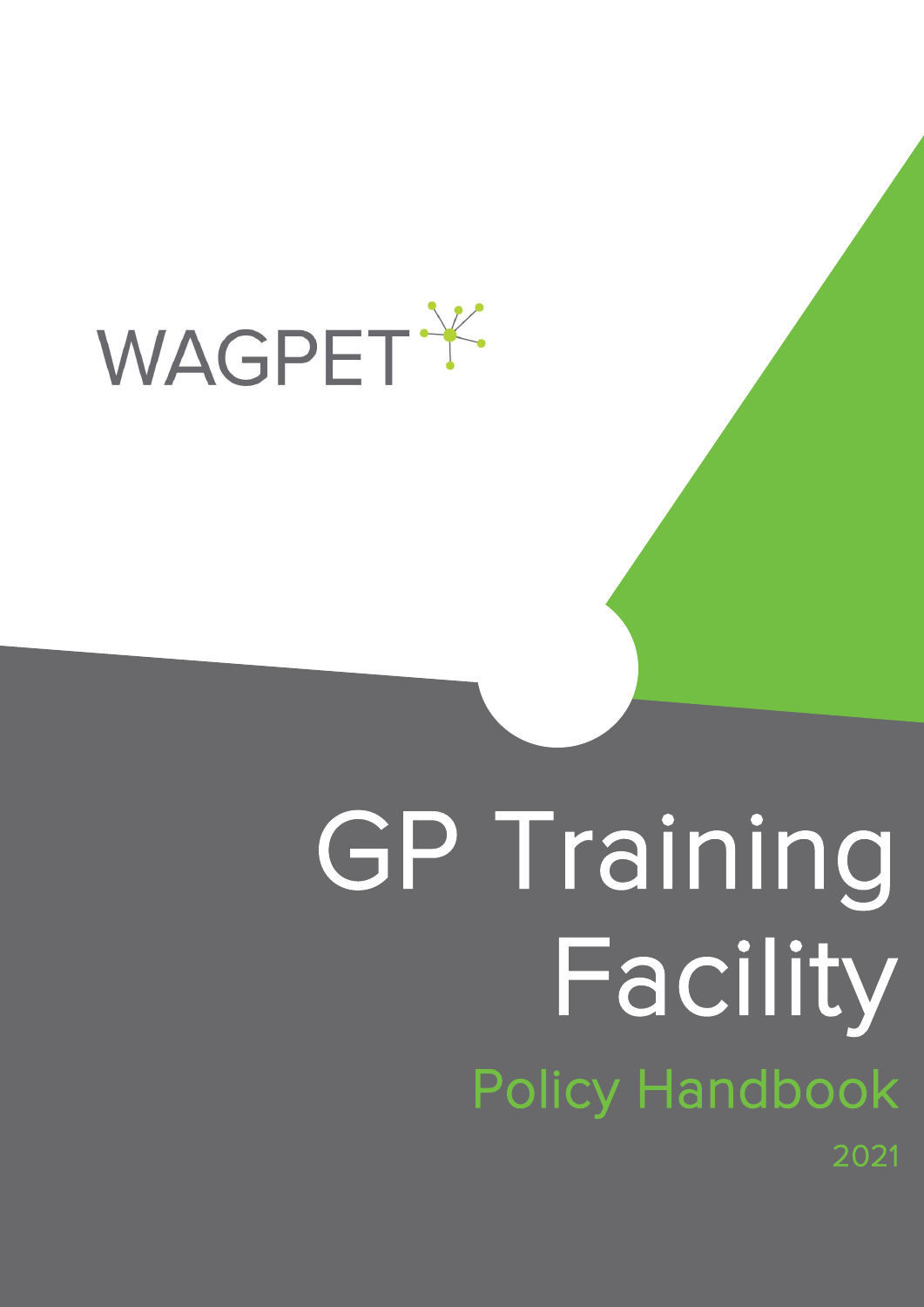# **Contents**

| TF5.0 TRAINING FACILITY AND AHT SALARY SUPPORT PAYMENTS POLICY 10     |  |
|-----------------------------------------------------------------------|--|
|                                                                       |  |
|                                                                       |  |
|                                                                       |  |
|                                                                       |  |
| TF10.0 EXTERNAL CLINICAL TEACHING VISITOR/FORMATIVE MINI-CEX ASSESSOR |  |
|                                                                       |  |
| TF12.0 EXTENUATING AND UNFORESEEN CIRCUMSTANCES DEFINITION  23        |  |
|                                                                       |  |
|                                                                       |  |
|                                                                       |  |

We respectfully acknowledge the people of the many countries and language groups of Western Australia, and recognise their continuing custodianship of the land and seas on which we live and work. We acknowledge the Elders past and present and pay respect to the Aboriginal communities from which they come.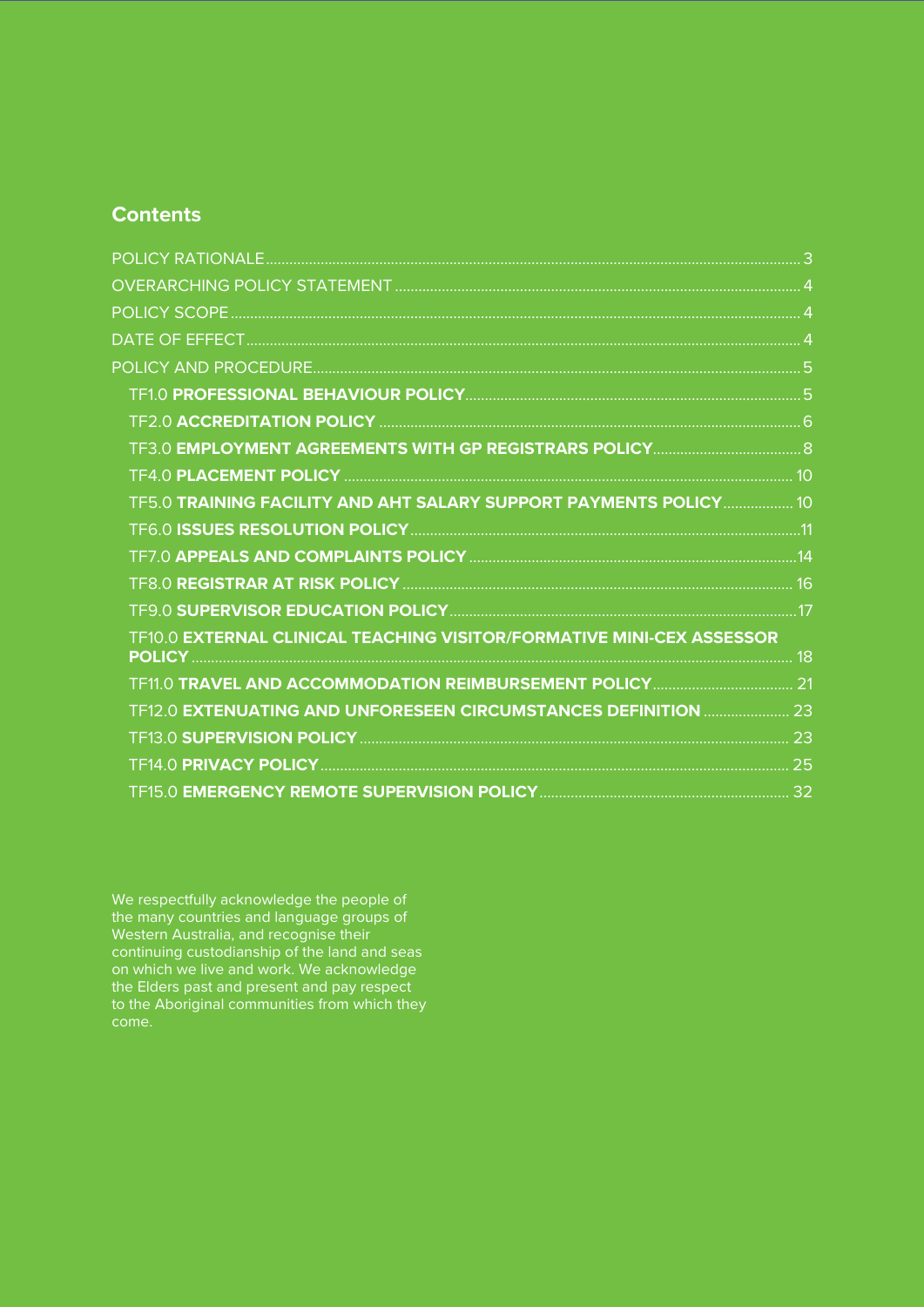# <span id="page-2-0"></span>POLICY RATIONALE

Western Australian General Practice Education and Training (WAGPET) is committed to providing a quality, safe training experience for GP registrars training with WAGPET on the Australian General Practice Training (AGPT) program.

Successful training outcomes rely on a partnership between the GP registrar, GP supervisor, training facility and WAGPET, with each parties' contribution being an essential element to the training experience.

The Department of Health (DOH), Australian College of Rural and Remote Medicine (ACRRM) and Royal Australian College of General Practitioners (RACGP) provide a suite of policies and standards that WAGPET and our training participants must adhere to. Where AGPT policy and college standards are silent, WAGPET policy stands independently and must be followed.

This policy framework outlines the policy requirements for GP trainers providing placement, training and education services for the AGPT program.

Adj Prof Janice Bell Chief Executive Officer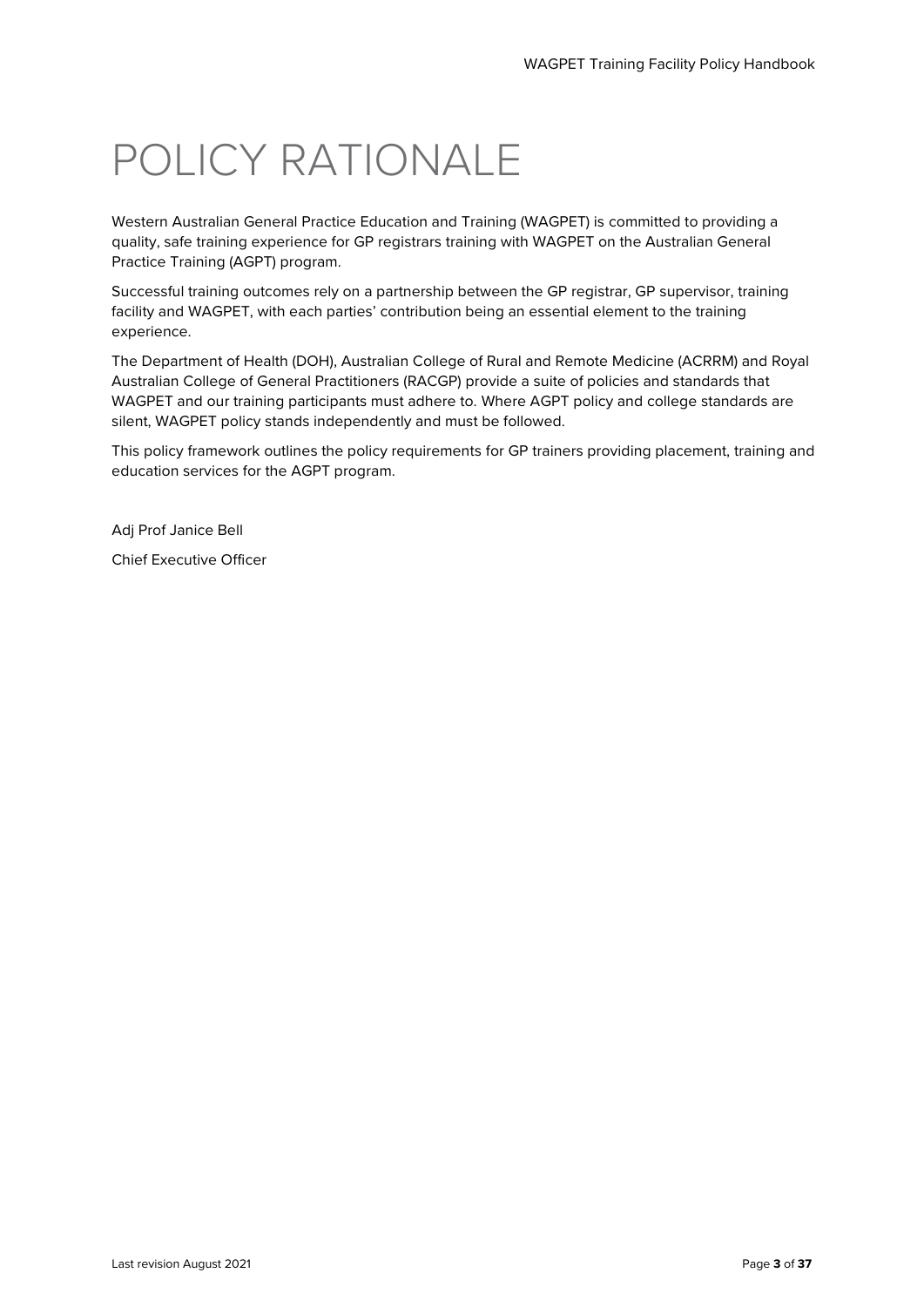# <span id="page-3-0"></span>OVERARCHING POLICY STATEMENT

Western Australian General Practice Education and Training (WAGPET) adopts all Australian General Practice Training (AGPT) policy as its first line policy. Supplementary WAGPET policy is appended to the AGPT policy foundation where required.

WAGPET adopts all Australian College of Rural and Remote Medicine (ACRRM) and Royal Australian College of General Practitioners (RACGP) policies and standards as they apply to WAGPET participants in its policies and references those standards where the AGPT policy may be silent.

When there is a change at the AGPT or college level, WAGPET policy will be changed in order to remain compliant with the higher order policy.

WAGPET may introduce more specific additional requirements in order to manage the implementation of the policies and standards locally.

AGPT trainers with WAGPET must adhere to all levels of this policy handbook.

Procedures have been developed for and may be included within the policy or held separately. Documented procedures outline how relevant program participants and staff must work to implement the policy.

For each WAGPET policy, where relevant the foundation AGPT policies and college requirements are identified and must be accessed in order to understand and to abide by the WAGPET policy.

In some cases, there is no WAGPET supplement to the AGPT policy but WAGPET publishes the procedures it adopts in implementing the AGPT policy.

All policies within this handbook together form a logical and coherent whole and in most cases, several policies will be related and of relevance to participants. Participants are advised to access all policies they consider relevant to the question or situation at hand.

All GP trainers working with WAGPET to provide services for the AGPT program must comply with the conditions of this policy handbook. Failure to comply with this policy handbook may lead to deaccreditation as a supervisor and/or training facility on the AGPT program.

# <span id="page-3-1"></span>POLICY SCOPE

All GP trainers, external clinical teaching visitors, training facilities and their staff providing services in relation to the Western Australian General Practice Education and Training (WAGPET) Australian General Practice Training (AGPT) program.

# <span id="page-3-2"></span>DATE OF EFFECT

1 July 2017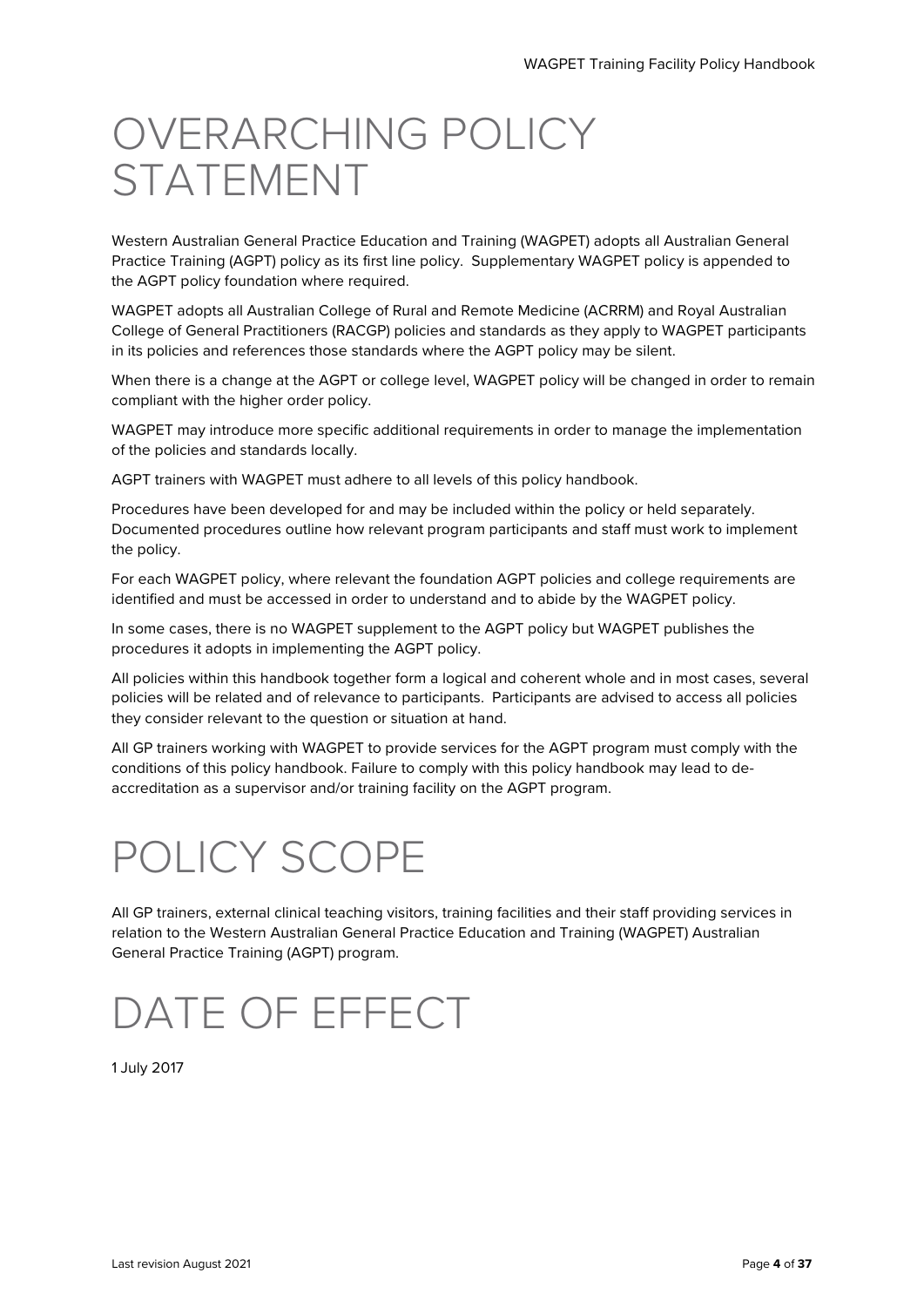# <span id="page-4-0"></span>POLICY AND PROCEDURE

# <span id="page-4-1"></span>TF1.0 **PROFESSIONAL BEHAVIOUR POLICY**

# Last revision: 28 May 2020

Inappropriate professional behaviour can have a significant impact on other program participants, affect workplace health and safety as well as the delivery of the Western Australian General Practice Education and Training (WAGPET) training program.

Appropriate professional behaviour and conduct is expected of all GP supervisors and training facility staff providing training on the WAGPET Australian General Practice Training (AGPT) program.

WAGPET is committed to ensuring that all participants involved in the WAGPET training program behave in an appropriate professional manner.

WAGPET has zero tolerance towards unacceptable professional behaviour and provides an environment of mutual respect for all participants.

GP supervisors and training facility staff are expected to:

- ensure that patient safety is of the highest concern.
- always behave in an appropriate manner and comply with professional codes of conduct such as the Australian Health Practitioner Regulation Agency (AHPRA) Good Medical Practice: A Code of Conduct for Doctors in Australia.
- demonstrate respect for patients, colleagues, GP registrars, WAGPET program staff and external program stakeholders.
- act in accordance with the law and demonstrate honesty, integrity and trustworthiness.
- treat all personal and/or confidential information with respect and in accordance with privacy legislation requirements.
- comply with the documented employment agreement between themselves and the GP registrar with respect to agreed employment terms and conditions for the training term.
- ensure all reasonable steps have been taken to ensure readiness for the GP registrar to start work on the agreed date.
- provide a training facility orientation for the GP registrar and facilitate the transition period for GP registrars who are new to the training facility and may have limited general practice experience.
- provide the GP registrar with a copy of or direction to all training facility polices and/or guidelines.
- ensure that an appropriate share of the patient load is allocated to the GP registrar.
- demonstrate willingness to actively engage in the learning process for GP registrars by setting aside the required teaching time, providing a broad clinical exposure to patients, releasing GP registrars to attend mandatory program requirements and completing all assessments in a timely manner.
- ensure continuing professional development as a GP trainer is maintained
- ensure timeliness and responsiveness with required program documentation and communications from WAGPET.
- comply with the terms and conditions of the Training Service Deed.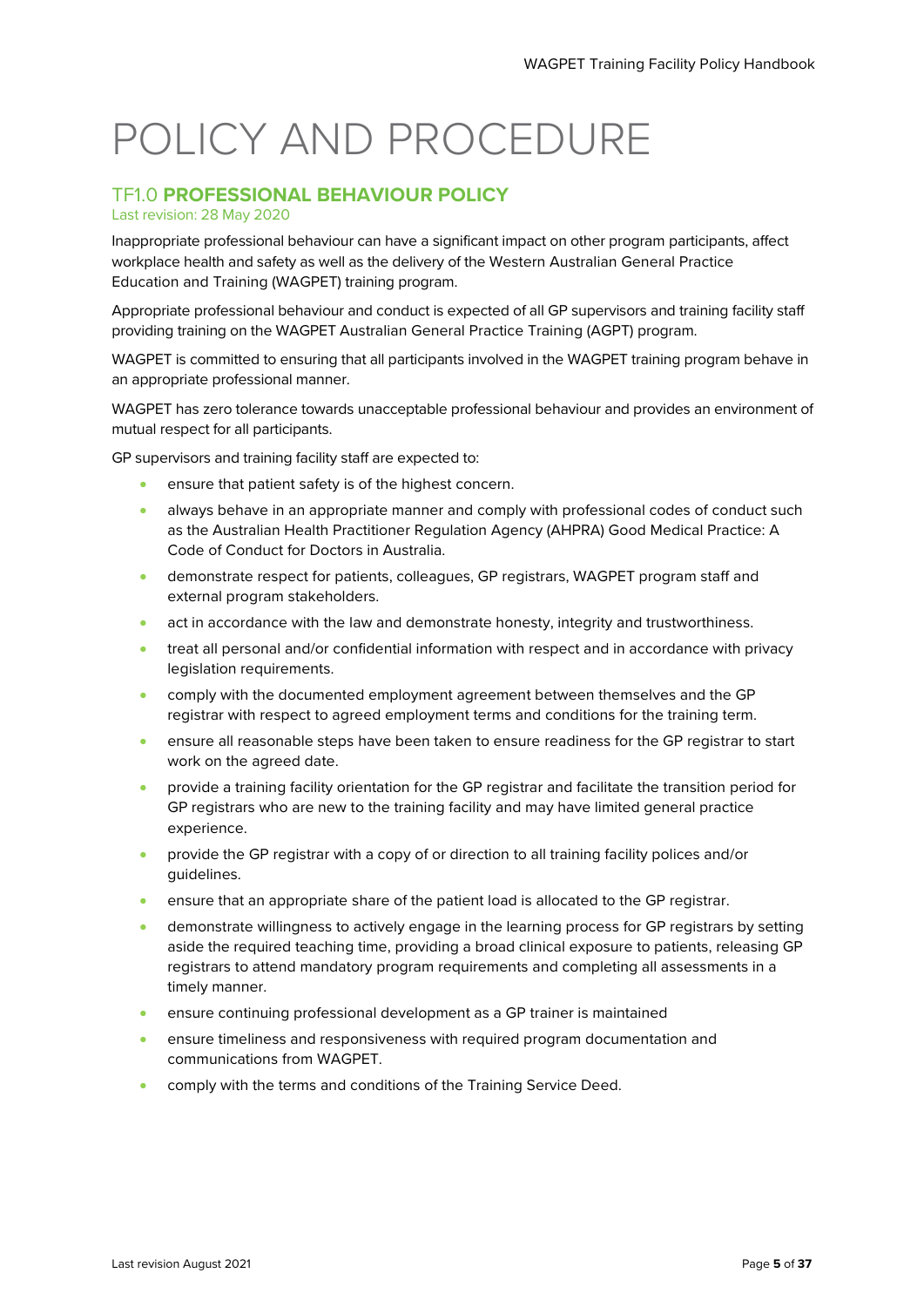As per AHPRAs good medical practice guide, **[section 3.14](https://www.medicalboard.gov.au/Codes-Guidelines-Policies/Code-of-conduct.aspx#:%7E:text=It%20sets%20out%20the%20principles,medical%20profession%20and%20the%20community.)** GP supervisors are strongly advised to:

"Whenever possible, avoid providing medical care to anyone with whom you have a close personal relationship. In most cases, providing care to close friends, those you work with and family members is inappropriate because of the lack of objectivity, possible discontinuity of care, and risks to the doctor and patient. In some cases, providing care to those close to you is unavoidable. Whenever this is the case, good medical practice requires recognition and careful management of these issues".

# **Process for dealing with inappropriate behaviour**

Where WAGPET identifies or is notified of inappropriate professional behaviour, it will take action to address the issues immediately.

Incidences involving GP supervisors and training facility staff will be documented and reported to the WAGPET Chief Program Officer (CPO) and/or Clinical Director of Training (CDT).

The report will include details of the event(s) and evidence to substantiate claims. The report must also outline any action that has been planned, has already occurred and/or recommendations to resolve the issue. The CPO and/or CDT will inform all relevant parties in writing of the actions to be undertaken including any necessary intervention. The Australian College of Rural and Remote Medicine (ACRRM) and/or Royal Australian College of General Practitioners (RACGP) and AHPRA will be notified as appropriate.

If the action/intervention does not resolve the issue or the issue becomes more serious in nature, the CPO and/or CDT will escalate to the Chief Executive Officer (CEO) who will assess the situation and determine a course of action which may include meeting with the party or parties involved. The resulting action will be documented and provided to those involved.

Issues that are ongoing or not resolved will be managed in consultation with ACRRM and/or RACGP and the Department of Health (DOH). The WAGPET CEO may remove a GP registrar from the facility temporarily whilst the issue is being investigated or may remove the GP registrar permanently.

# <span id="page-5-0"></span>TF2.0 **ACCREDITATION POLICY**

# Last revision: 24 February 2021

Under the Standards for General Practice Training, the Royal Australian College of General Practitioner (RACGP) delegates the responsibility of accrediting GP supervisors and training facilities to Western Australian General Practice Education and Training (WAGPET). Under the ACRRM training Organisations Standards 2020 for Supervisors and Teaching Posts and the Advanced Specialist Training Standards for Supervisors and Teaching Posts Australian College of Rural and Remote Medicine (ACRRM) delegates the accreditation process to WAGPET and makes the final accreditation determination based on WAGPET's recommendation.

All WAGPET accredited GP supervisors and training facilities must comply with the standards specific to the accreditation. This includes the requirement for all GP supervisors to have unconditional Specialist General Practice registration listed with AHPRA.

All WAGPET accredited GP supervisors and training facilities must comply with the requirements of the WAGPET Training Services Deed and AGPT and WAGPET policies.

WAGPET will recommend to the colleges for withdrawal of accreditation if it believes there are significant issues relating to GP registrar safety, supervision or teaching.

Where GP supervisor and/or training facility accreditation is withdrawn, WAGPET will initiate an immediate facility placement change for any affected GP registrars.

# **Training facility accreditation**

The training facility must have a nominated accredited GP supervisor at all times. In the event the nominated GP supervisor is unable to continue in the role, another accredited GP supervisor must be appointed. The nominated GP supervisor is ultimately responsible for ensuring a safe, quality training environment for the GP registrar as well as compliance with the accreditation requirements.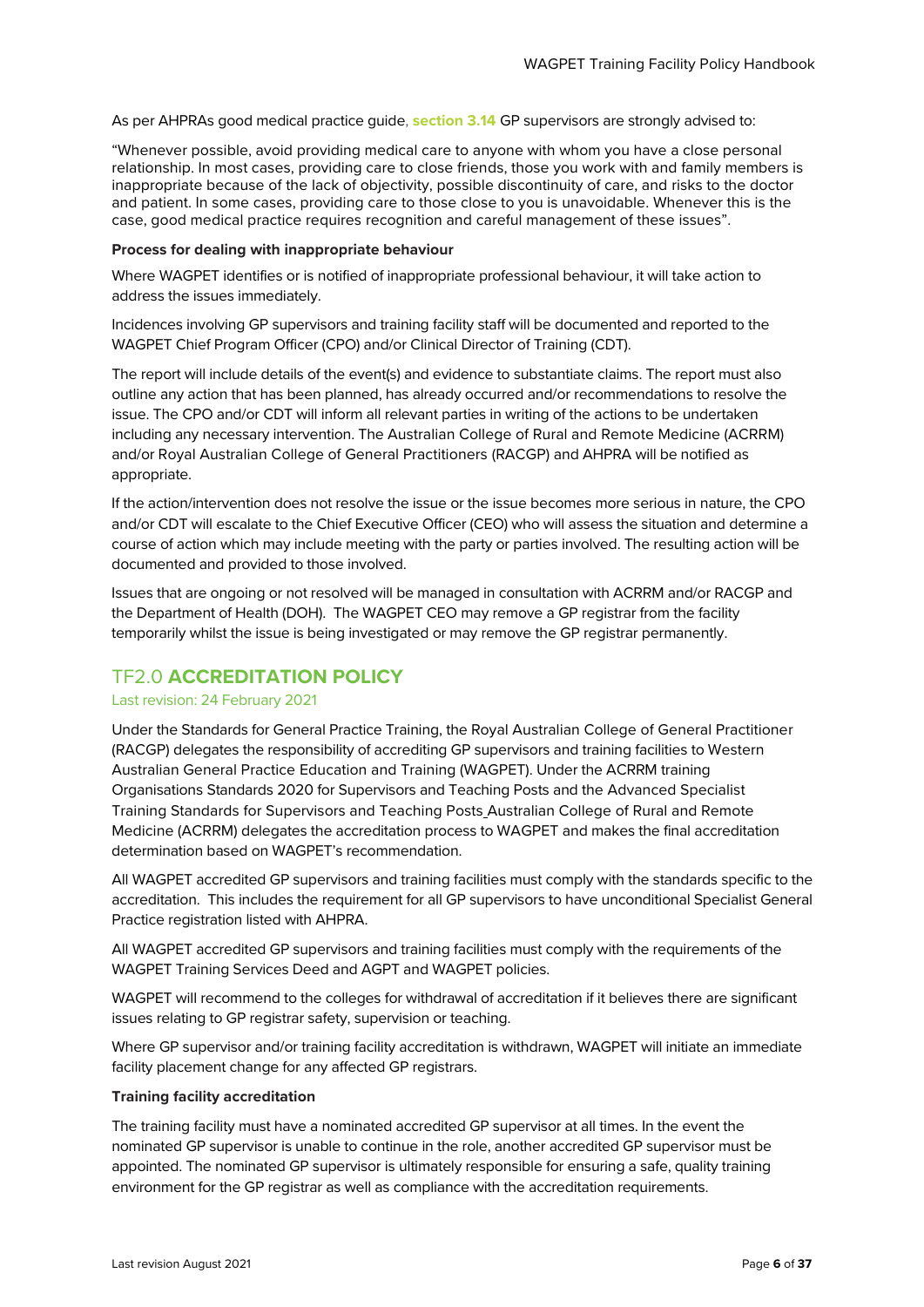All WAGPET accredited training facilities must have:

- accreditation from Australian General Practice Accreditation Limited (AGPAL), General Practice Accreditation (GPA) or equivalent, for RACGP training facilities
- their accreditation approved by ACRRM, for ACRRM training facilities
- GP supervisors and training facility staff that are fully committed to GP registrar training and assessment
- a wide range of patient demographics reflective of college curricula
- a nominated GP supervisor who has unconditional registration as a general practitioner and either a Fellowship of the Royal Australian College of General Practitioners (FRACGP), Fellowship of the Australian College of Rural and Remote Medicine (FACRRM) or equivalent professional recognition, and
- a process to advise WAGPET within 10 working days of any significant event that may compromise the facility's accreditation status including:
	- any changes that impact the facility's ability to contract with or to remain in contract with WAGPET and fulfil the requirements outlined in the Training Services Deed
	- any changes to supervisor unconditional medical registration
	- loss of key personnel including GP supervisors
	- loss of AGPAL or GPA unconditional accreditation for RACGP facilities
	- loss of ACRRM unconditional accreditation for ACRRM facilities
	- any facility practitioner being charged e.g. Medicare fraud, illegal billing practices, patient mistreatment
	- adverse findings against a GP supervisor by any legal or professional body
	- any notifiable conduct or incidents reported to Australian Health Practitioner Regulation Agency (AHPRA)
	- changes to the business that affect the ability to continue to employ or train the GP registrar
	- critical incidents that impact the GP registrar's training safety or quality directly or indirectly, and
	- any significant situations or disputes that impact the GP registrar's safety, wellbeing, working conditions or Australian General Practice Training (AGPT).
- demonstrated capacity to train AGPT registrars including:
	- adequate GP supervisor numbers for the GP registrars requested
	- adequate physical space in the training facility including consulting rooms
	- sufficient patient numbers in the training facility or across related facilities, and
	- a written plan as to how the supervision, teaching and assessment will be conducted.

Following the submission of a compliant accreditation application, a site visit will be conducted to confirm the training facility and GP supervisor's ability and commitment to train GP registrars of all term levels.

Training facilities are accredited to take an approved maximum number of GP registrars, up to 2 Full-Time Equivalent (FTE). Approved training capacity, above 2 FTE can only be varied with the approval of the Clinical Director Training (CDT) and only where the facility can demonstrate there will be adequate, dedicated supervision and teaching, sufficient patient load and mix, local community demand and physical capacity within the training facility.

Approved facility training capacity is displayed on the WAGPET website as a capacity table in the Facility Finder.

# **Maintaining accreditation**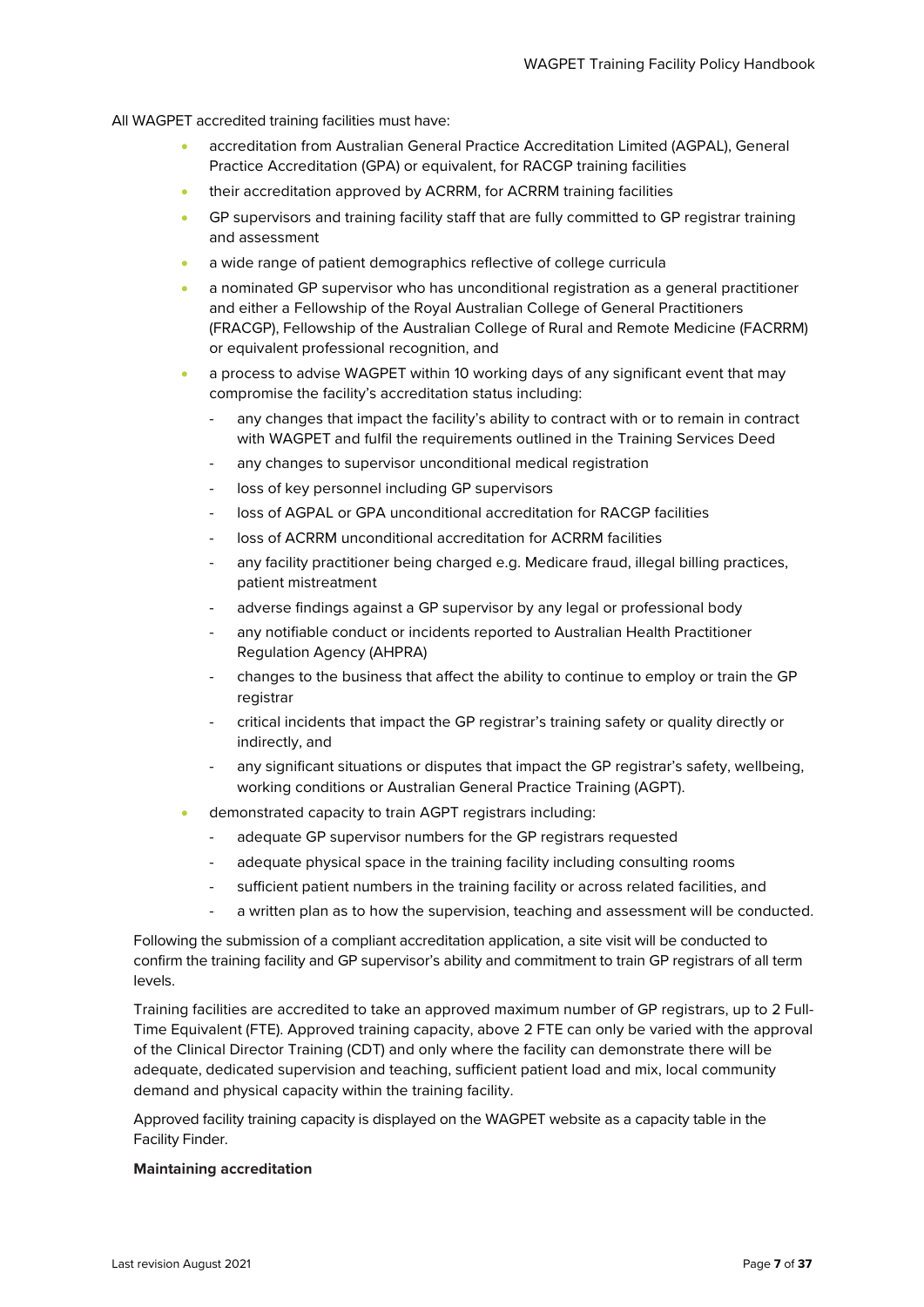WAGPET assesses the ongoing performance of all facilities over the three-year accreditation cycle to ensure the standards of GP registrar training and safety are maintained. This assessment is conducted using a multi-source process including but not limited to:

- conducting practice visits and random audits
- reviewing GP supervisor education and teaching performance
- reviewing GP registrar patient consulting data
- collecting feedback from GP registrars, External Clinical Teaching (ECT) visitors and WAGPET staff, and
- reviewing complaints or concerns raised from any of the above, from patients or any other reliable witness.

WAGPET will advise the GP supervisor and training facility when reaccreditation is due. WAGPET may require a site visit, depending on a review of evidence collected over the previous three years.

If the accreditation criteria are met in full, accreditation may be granted for a further three years, subject to acceptance/approval by the relevant college.

Failure to meet the accreditation requirements will lead to restricted or loss of accreditation and the relevant colleges being advised.

Training facilities whose accreditation has lapsed, may re-apply at any time and will be reassessed at the time of reapplication.

# **Withdrawal of accreditation**

If the GP supervisor or training facility fails to meet their accreditation obligations, WAGPET may make a recommendation to the relevant college to withdraw accreditation.

WAGPET will advise the GP supervisor and training facility in writing of the reasons for the withdrawal of accreditation.

WAGPET will advise the GP supervisor and training facility in writing about the withdrawal, immediate or otherwise, of any current GP registrars and will assist those GP registrars to find alternative placements.

Withdrawal of accreditation may occur at any time when there is:

- a serious breach of the college or WAGPET accreditation requirements, Standards or policies; or
- WAGPET considers the GP registrar or patients are at risk.

Withdrawal of accreditation for a GP supervisor and/or training facility requires the approval of the WAGPET Chief Executive Officer (CEO) or delegated officer.

Any decisions may be appealed in accordance with the WAGPET Appeals and Complaints Policy.

# <span id="page-7-0"></span>TF3.0 **EMPLOYMENT AGREEMENTS WITH GP REGISTRARS POLICY**

# Last revision: 25 August 2021

# Please refer to the National Terms and Conditions for the Employment of Registrars (NTCER) and your WAGPET Training Services Deed.

GP registrars and GP supervisors and/or training facilities have obligations to each other when being recruited and trained under the Australian General Practice Training (AGPT) program. These must be understood, agreed and honoured.

GP registrars have restricted employment opportunities as a result of their training obligations, and the NTCER protects GP registrar employment conditions above and beyond the usual employment requirements for general practitioners. The NTCER is not an award and is overarched by Fair Work Australia and any other relevant employment related legislation.

Western Australian General Practice Education and Training (WAGPET) does not participate in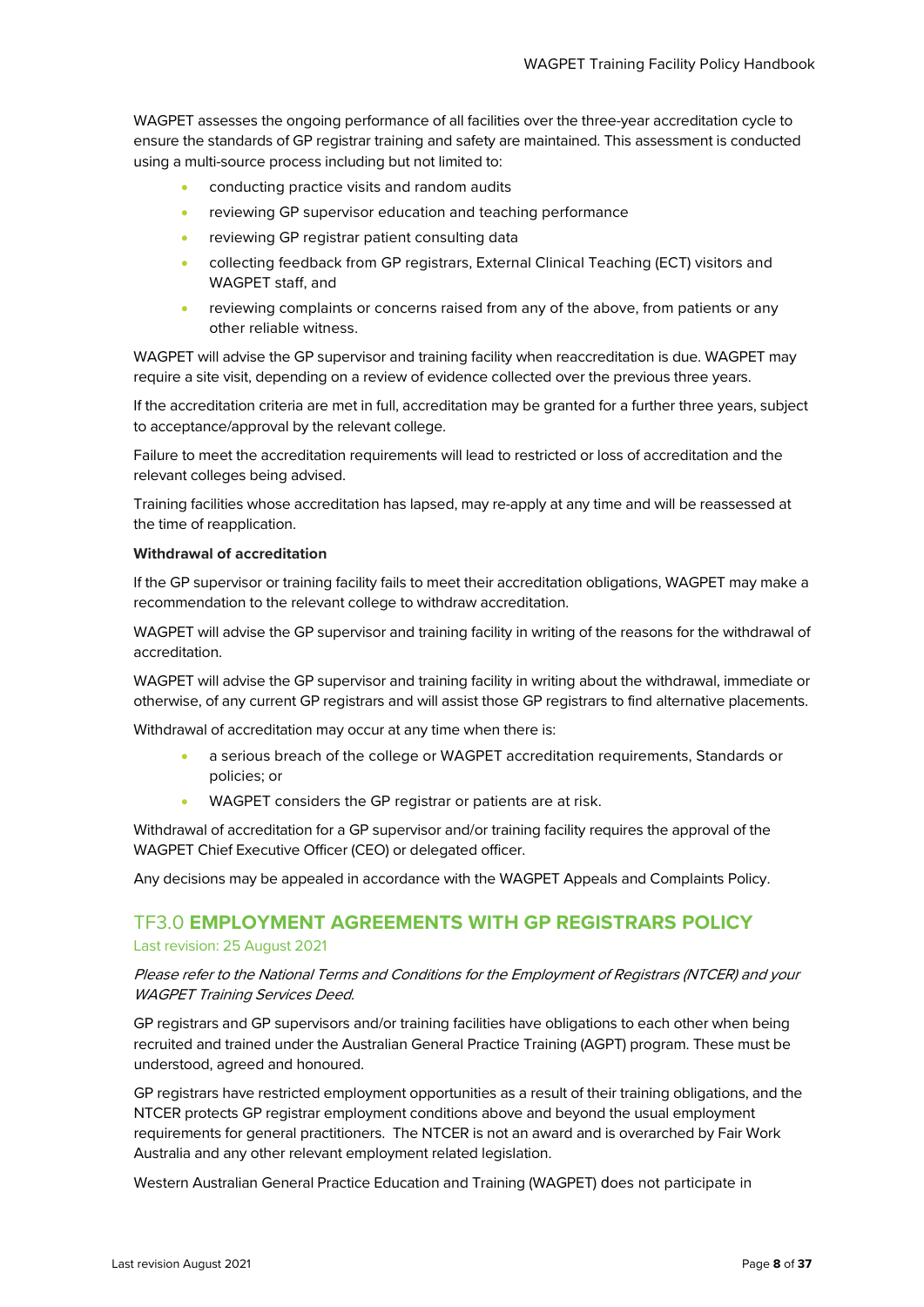agreement negotiations between GP registrars and training facilities but requires the NTCER to be adopted in agreements with GP registrars in private general practice.

GP registrars are not permitted to change their placement once a placement is confirmed except in unforeseen and extenuating circumstances (see definition in TF12.0 Extenuating and Unforeseen circumstances).

# **National Terms and Conditions for the Employment of Registrars**

All WAGPET accredited training facilities must implement the NTCER requirements within GP registrar employment agreements, except where the NTCER expressly provides for a training facility not to (Clause 3 – Exclusions). Failure to do so is grounds for placement withdrawal and, in repeated instances, withdrawal of the training facility's accreditation.

WAGPET will assist in mediating relatively simple misunderstandings between GP registrars and training facilities, but strongly recommends both parties get expert advice where necessary.

WAGPET requires GP registrars and GP supervisors to uphold written agreements. Training facilities that do not honour their employment agreement with their GP registrar may find themselves in an industrial dispute and may have their GP registrar withdrawn without notice as a consequence.

WAGPET can override an employment agreement where there is a breach of the Training Services Deed or if WAGPET deems the GP registrar may be unsafe or may not be receiving quality training. WAGPET does not need the permission or agreement of the GP registrar or the GP supervisor to do so.

WAGPET will intervene with the option of a critical incident investigation, the suspension of training or withdrawal of the GP registrar or any other action deemed necessary where there are allegations of the GP registrar being:

- coerced passively or actively to act illegally e.g. Medicare fraud
- subject to physical or sexual harassment
- subject to personal or professional bullying, and/or
- given inadequate or inappropriate supervision and teaching given their learning needs.

Where variations to the NTCER are prospectively mutually agreed between the GP registrar and the training facility, these variations must be discussed with WAGPET and will be approved provided that they do not result in a diminution of training conditions (whether financial and/or experiential) for the GP registrar.

WAGPET will not recognise any restrictive covenants included in the employment agreement between a GP registrar and a training facility when arranging placements while the GP registrar is with the AGPT program.

# **Training Services Deed**

WAGPET enters into a Training Services Deed with the training facility. Any proposed variations to the Training Services Deed must be negotiated with WAGPET prospectively and agreed by the WAGPET Chief Executive Officer (CEO) or nominated delegate. The Training Services Deed covers all the contractual requirements for being a training facility employing registrars, including the requirement to implement the NTCER.

# **Managing placement and employment issues**

During placement, issues may arise which impact on the safety of GP registrars and the quality of training when they are employed in that facility. In the first instance, WAGPET expects the parties to the employment agreement to undertake internal discussions to attempt to come to a mutually agreed resolution.

If these initial discussions do not achieve this objective, then WAGPET will facilitate a mediated discussion between the parties and assist the parties to come to a mutually acceptable resolution.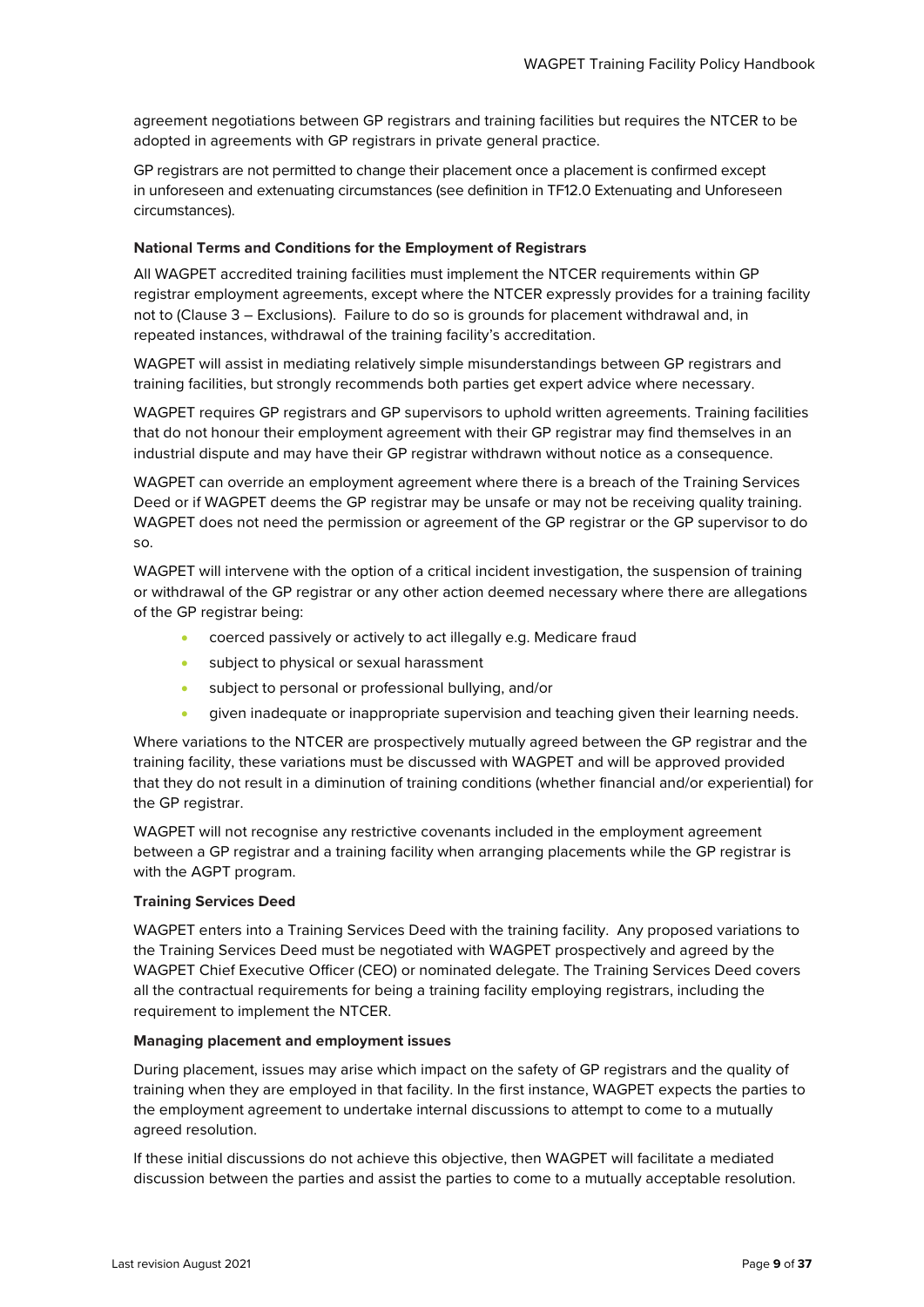This may require the assistance of external agencies such as the Australian Medical Association (AMA) WA, GP Supervisors Australia (GPSA) and GP Registrars Australia (GPRA).

At any stage GP supervisors, training facilities and GP registrars may engage the assistance of the regional Registrar Liaison Officer (RLO) or regional Supervisor Liaison Officer (SLO), WAGPET Program Training Advisor (PTA) and/or Regional Medical Educator (RME).

WAGPET may make a determination at the conclusion of these discussions which will be advised to the parties in writing for their consideration.

If any party is still unsatisfied with the determination, they should refer to the WAGPET Program Appeals and Complaints Policy.

# <span id="page-9-0"></span>TF4.0 **PLACEMENT POLICY**

# Last revision: 26 August 2021

Please refer to the AGPT Training Obligations Policy 2020, AGPT Program Leave Policy 2020 and the WAGPET GP Registrar Policy Handbook.

WAGPET has found that, wherever possible, the best training placements are made through a competitive process, involving GP registrar / GP supervisor/training facility negotiation, rather than direct matching by the Regional Training Organisation (RTO).

# **Placement process**

Facilities wishing to have a registrar placed with them must submit their capacity for the next training year via MyMatch (Note: this does not cover Hospital placements including ARST/AST). This information is then available for GP registrars to view where there is capacity and to contact facilities to arrange interviews.

GP registrars will contact the facility to arrange interviews prior to the placement match occurring. If there is agreement between the GP registrar and the training facility a MyMatch request is then submitted for approval by both parties. The Match is then submitted for WAGPET's approval. If the match meets all the program requirements it will be confirmed by WAGPET.

If a training facility is unmatched WAGPET will assist by contacting unmatched registrars to discuss possible placement options. WAGPET is unable to guarantee that a placement will be available.

# **Placement confirmation**

The Clinical Director of Training (CDT) approves all placement matches. No placement will be actioned without this approval.

# **Withdrawal from placement match**

Once contracts are signed, withdrawal of either party will only be approved in extraordinary circumstances by the CDT and after full discussion between the GP registrar, RME and the training facility.

# <span id="page-9-1"></span>TF5.0 **TRAINING FACILITY AND AHT SALARY SUPPORT PAYMENTS POLICY**

Last revision: 26 August 2021

WAGPET provides practice support payments and in practice education payments to support training facilities providing supervision and teaching to GP registrars in GPT1/CGT1 and GPT2/CGT2.

The payments policy applies to all accredited training facilities including Advanced Rural Skills posts and community placements.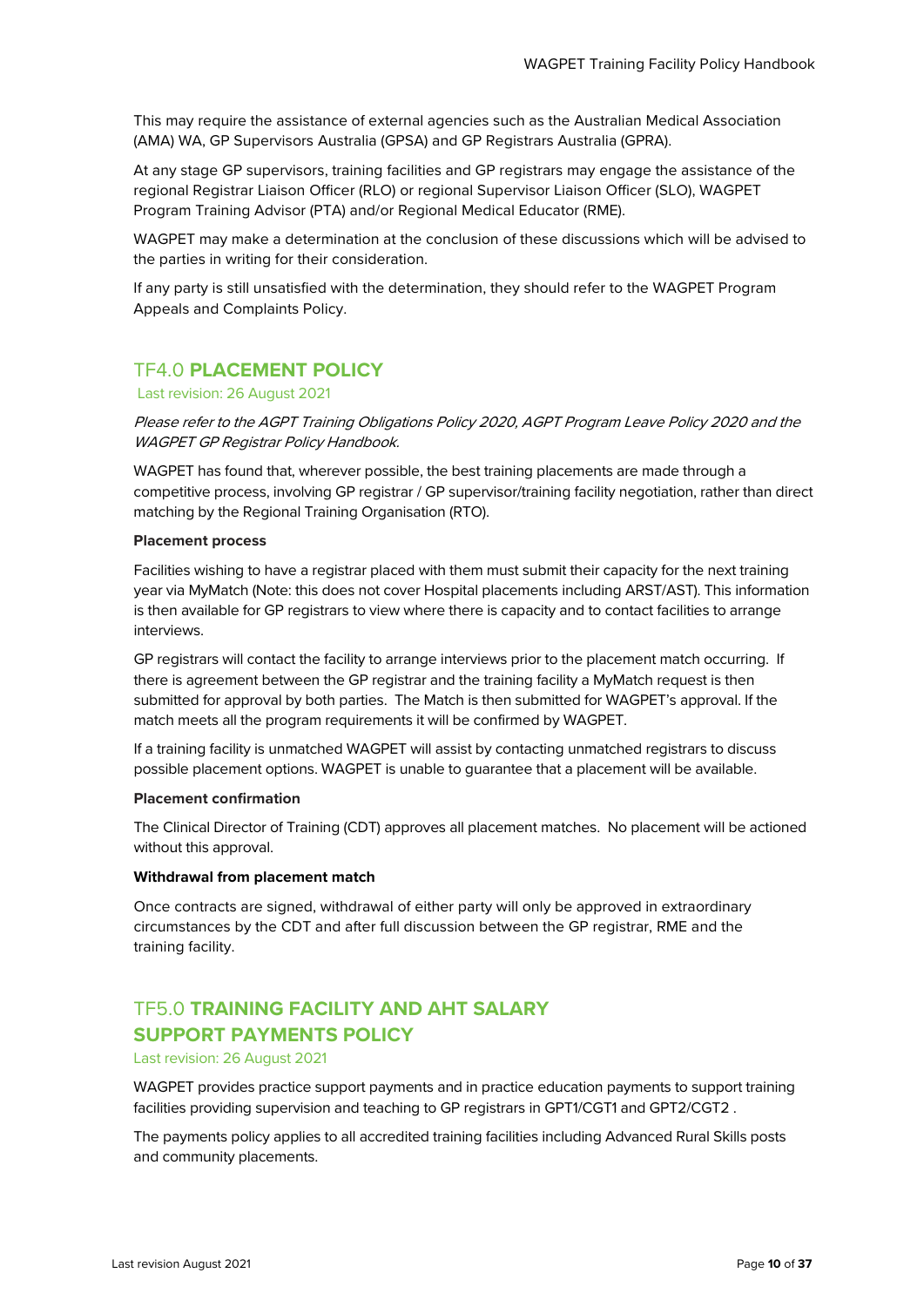Payment rates are outlined in Schedule 2 of the Training Facility's Training Services Deed.

WAGPET also administers the payment for Aboriginal Health Training (AHT) posts claiming salary support for registrars undertaking an AGPT core training term.

Funding for salary support for AHT training is determined by the Department of Health (DoH) and provided to WAGPET under contract by the Department of Health (DoH).

Funding to WAGPET under the AGPT Aboriginal and Torres Strait Islander Salary Support Program Policy 2018 is limited and WAGPET aims to distribute this equitably between ACCHSs. Salary Support payments are based on the location of the primary practice of the registrar's placement.

Within the available funding, WAGPET will support a registrar's fulltime equivalent training weeks in accordance with the AGPT Aboriginal and Torres Strait Islander Salary Support Program Policy 2018. WAGPET will only fund a maximum of 26 weeks per semester at the registrar's employed FTE. Accrued leave entitlements not taken during the semester will not be funded on termination.

To access salary support, WAGPET must be in receipt of a signed Training Services Deed and a copy of the registrar's employment contract. Upon confirming both are in place, WAGPET will confirm the total funding for the placement and the timing of the instalments to be paid.

Salary support payments for AHT training applies to all registrars enrolled in the AGPT program and undertaking general practice training with WAGPET and all Aboriginal Community Controlled Health Services (ACCHSs) accredited to take registrars enrolled in the AGPT program.

Please note that extension of training for any reason and remediation terms are not active training terms and as such no funding is available to support registrars undertaking these terms in AHT posts.

For WAGPET, eligible posts are ACCHSs – a primary health care service initiated and operated by the local Aboriginal community to deliver holistic, comprehensive and culturally appropriate primary health care to the community, which controls it.

# **Salary support funding procedure**

Prior to the commencement of a placement, the ACCHS must provide a copy of the registrar's employment contract to WAGPET and have a current Training Services Deed in place.

WAGPET will confirm in writing the funding available for each placement and the timing of the monthly instalments by week 2 of each semester or earlier if practical.

To streamline the payment process and in accordance with the Training Services Deed, WAGPET will make payments monthly in arrears using Recipient Created Tax Invoices (RCTI), on or about the last day of the month. A copy of the RCTI will be provided to the ACCHSs nominated email address when payment is made.

# **Practice infrastructure and support payment procedure**

In accordance with Schedule 1, Clause 14, WAGPET will pay in practice teaching payments, via Recipient Created Tax Invoice (RCTI) to the training facility's nominated bank account in five equal instalments over the semester on the last working day of each month (Semester 1 – February to June, Semester 2 August to December).

# **Placement changes**

In the event that a placement is terminated prior to the end of the placement, for whatever reason, or the placement FTE weeks change, WAGPET may recoup the remaining portion of any practice support payment allocated to the Training Facility. WAGPET may reallocate an over payment to a future registrar placement if the Training Facility would be eligible to receive funds for a registrar placement in the next semester.

# <span id="page-10-0"></span>TF6.0 **ISSUES RESOLUTION POLICY**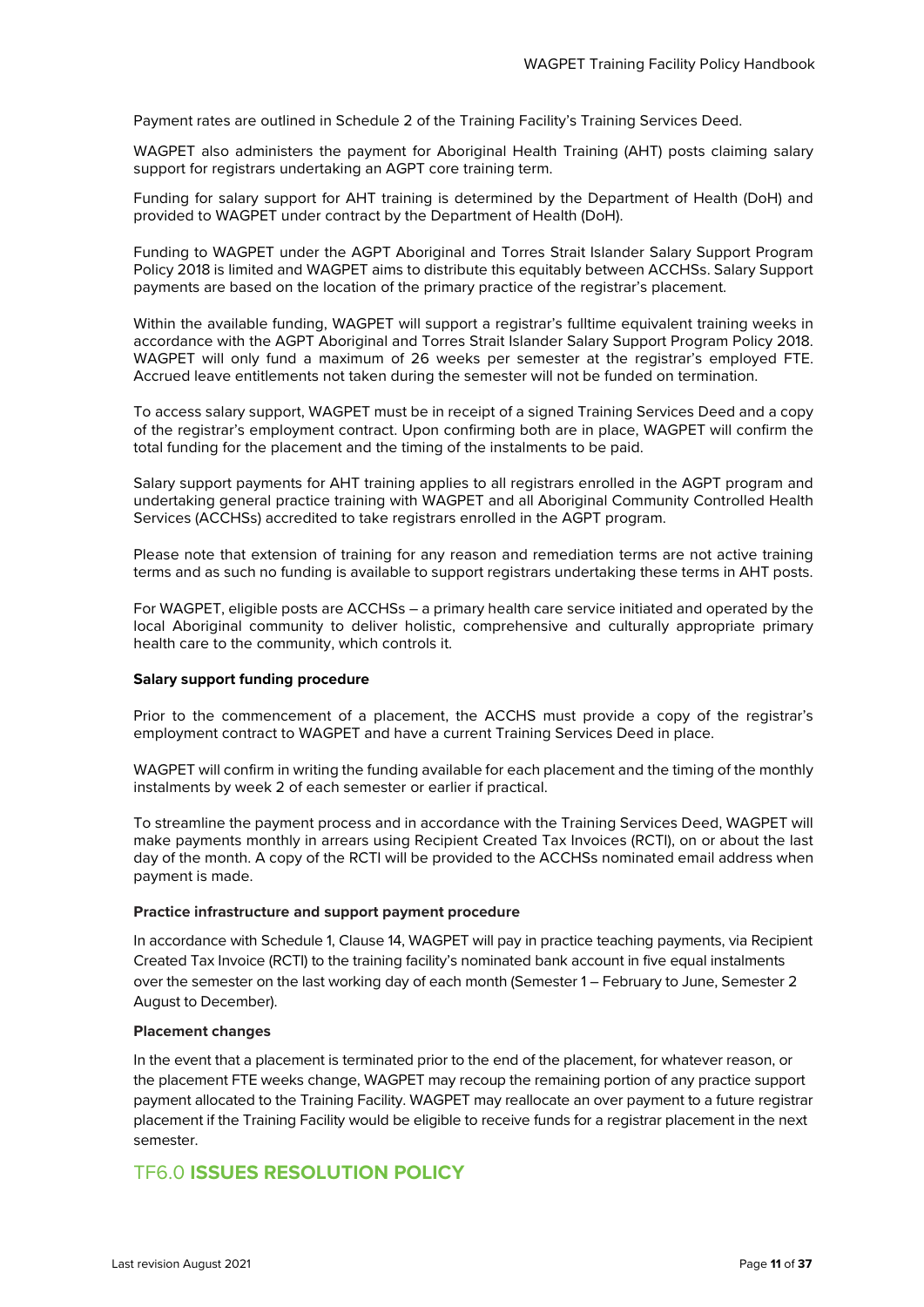# Last revision: 26 August 2021

# This policy should be read in conjunction with the ACRRM Training Organisation Standards 2020 and the RACGP Standards for General Practice Training updated 2021.

In order for GP registrars to receive safe, quality training on the Australian General Practice Training (AGPT) program, Western Australian General Practice Education and Training (WAGPET) accredited GP supervisors and training facilities must operate in accordance with the requirements of their accreditation and Training Services Deed. This policy outlines the approach that WAGPET will undertake to support GP supervisors or training facilities to resolve issues that are identified or when a GP supervisor, GP registrar or training facility is considered non-compliant with standards or policy.

WAGPET will support GP supervisor or training facility issues resolution through:

- regularly assessing and monitoring GP supervisor and training facility performance against the requirements of the AGPT program, standards and policies
- proactively working with GP supervisors or training facilities who exhibit deficiencies in professional, GP training or clinical competence and/or performance
- determining the appropriate level of the issues resolution action required as early as possible
- documenting, managing and evaluating any issues resolution actions and/or formal remediation plan.

# **GP trainer responsibilities**

Through a structured process of regular monitoring, assessment and feedback, WAGPET will support GP supervisors and training facilities to meet their training obligations. Where issues arise, WAGPET will assist the GP supervisor or training facility to resolve any issues through informal means. Where the issue is more serious in nature or is ongoing, WAGPET will employ a formal remediation process.

WAGPET accredited GP supervisors and training facilities are required to:

- meet the training and education requirements of their AGPT accreditation status
- comply with the National Terms and Conditions for the Employment of Registrars (NTCER) and individual registrar employment agreements
- comply with the conditions of the WAGPET Training Services Deed
- act professionally, ethically, honestly and lawfully.

It is the responsibility of the GP supervisor and training facility to lawfully employ the GP registrar and ensure they fully understand the conditions of their employment agreement and working conditions before they commence employment. WAGPET will assist GP supervisors and training facilities where possible to resolve employment disputes with GP registrars. For more complex disputes, WAGPET may recommend any or all parties seek expert advice from organisations such as the Australian Medical Association (AMA) WA, GP Supervisors Australia (GPSA) and GP Registrars Australia (GPRA).

When a serious or ongoing issue is identified, WAGPET may instigate a formal remediation process aimed at resolving the issue in a structured and documented manner. The formal remediation agreement must be signed by all parties. Failure to reach agreement may result in de-accreditation.

# **WAGPET intervention**

WAGPET will intervene as required when issues are identified that may affect a GP registrar's ability to perform their duties satisfactorily, safely and/or to progress through training. WAGPET will act immediately in circumstances where there are issues with:

- Coerced passively or actively to act illegally e.g. Medicare fraud
- GP supervisor professional behaviour
- given inadequate or inappropriate supervision and teaching given their learning needs.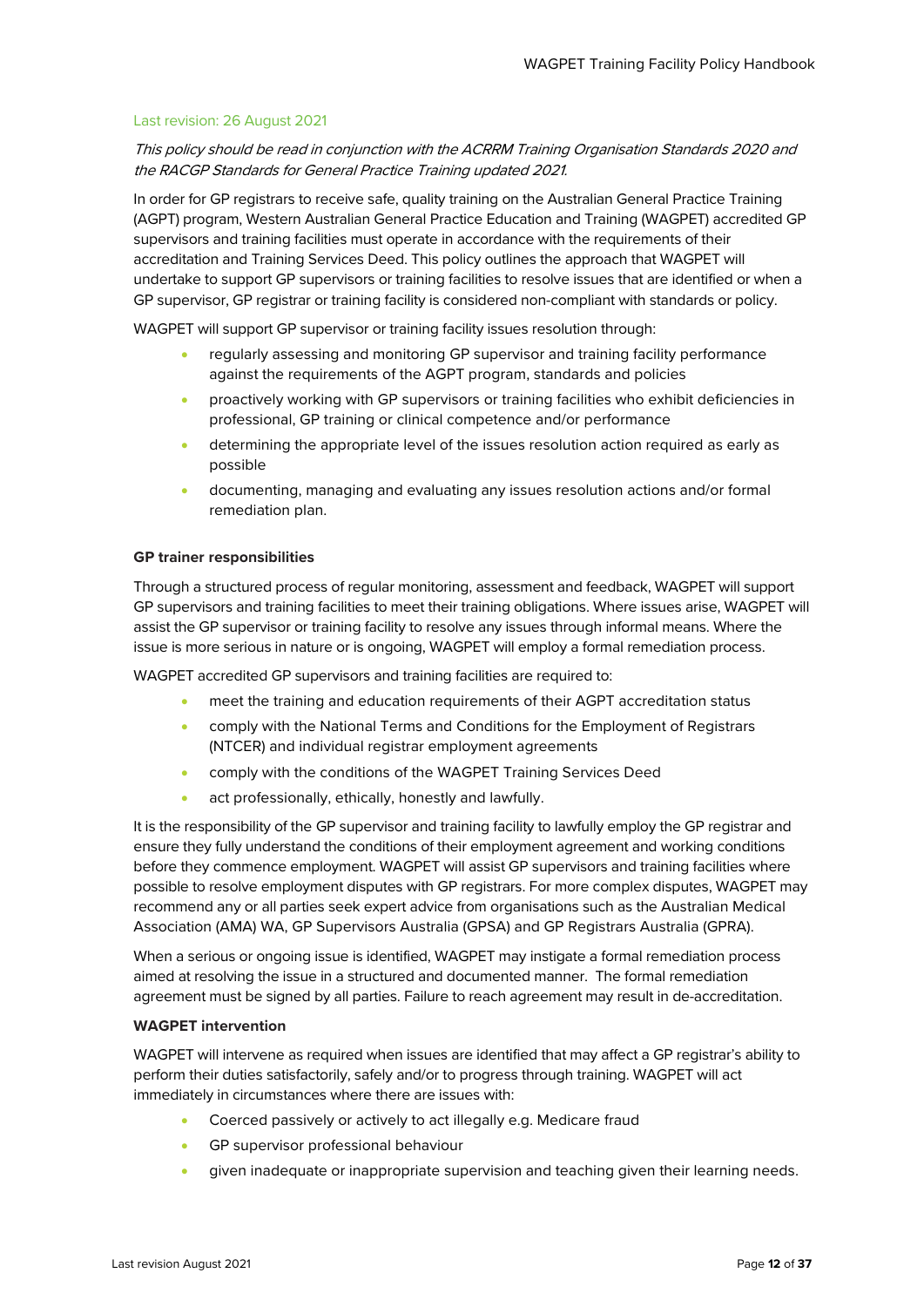- bullying or harassment
- GP registrar or patient safety, and/or
- satisfactory working and training conditions for the GP registrar.

WAGPET will not act on hearsay or third party comment. For an issue to be addressed using the principles of fairness and justice, all parties directly related to the issue must have access to all facts and information to respond to any claims.

If WAGPET considers that a GP registrar or patients are at risk as a result of the actions or performance of the GP supervisor and/or training facility, WAGPET may remove the GP registrar from the training facility immediately and/or move to de-accredit the GP supervisor and/or training facility and/or report any serious breaches to the relevant authorities.

# **Policy compliance**

All WAGPET accredited sites are required to comply with the requirements of WAGPET policy. Failure to comply with policy and/or to resolve compliance or performance issues may lead to GP supervisor and/or training facility de-accreditation.

The performance of GP supervisors and training facilities is monitored through various mechanisms, including the collection of data and information from a variety of sources such as:

- GP365 activities and assessments
- GPR-MAP
- WAGPET Education and Assessment Framework requirements
- GP registrar consulting hours and patient data submitted via the WAGPET Portal
- In-practice teaching and supervision requirements
- Auditing of GP registrar employment agreements to see if they are NTCER compliant
- Training Services Deed compliance
- GP registrar feedback
- External Clinical Teaching (ECT) visitor feedback
- WAGPET Program Training Advisor (PTA) and Regional Medical Educator (RME) feedback, and
- Registrar Advisory Committee (RAC), Practice Manager Advisory Committee (PAC) and Supervisor Advisory Committee (SAC) feedback and advice.

# **Informal issues resolution**

When an issue is identified through this monitoring and assessment process, WAGPET will where possible, follow an informal issues resolution process in the first instance in order to resolve the matter to the satisfaction of all parties concerned.

Minor issues should in the first instance be addressed directly between the GP supervisor, training facility and GP registrar without the need for WAGPET involvement.

If WAGPET involvement is necessary, the appropriate WAGPET staff, in most cases the PTA and/or RME, will speak with those directly involved in the issue to gather the facts and evidence.

Based on the information and evidence available, WAGPET staff will assist the GP supervisor and training facility to resolve the issue through informal means such as an agreed set of actions to be followed up and reviewed.

# **Formal issues resolution**

Where an issue is more serious, ongoing or complex in nature, WAGPET may escalate the issue and invoke a formal issues resolution process. When this occurs, WAGPET will:

• formally notify the GP supervisor/registrar and/or training facility of an intention to commence a formal issues resolution process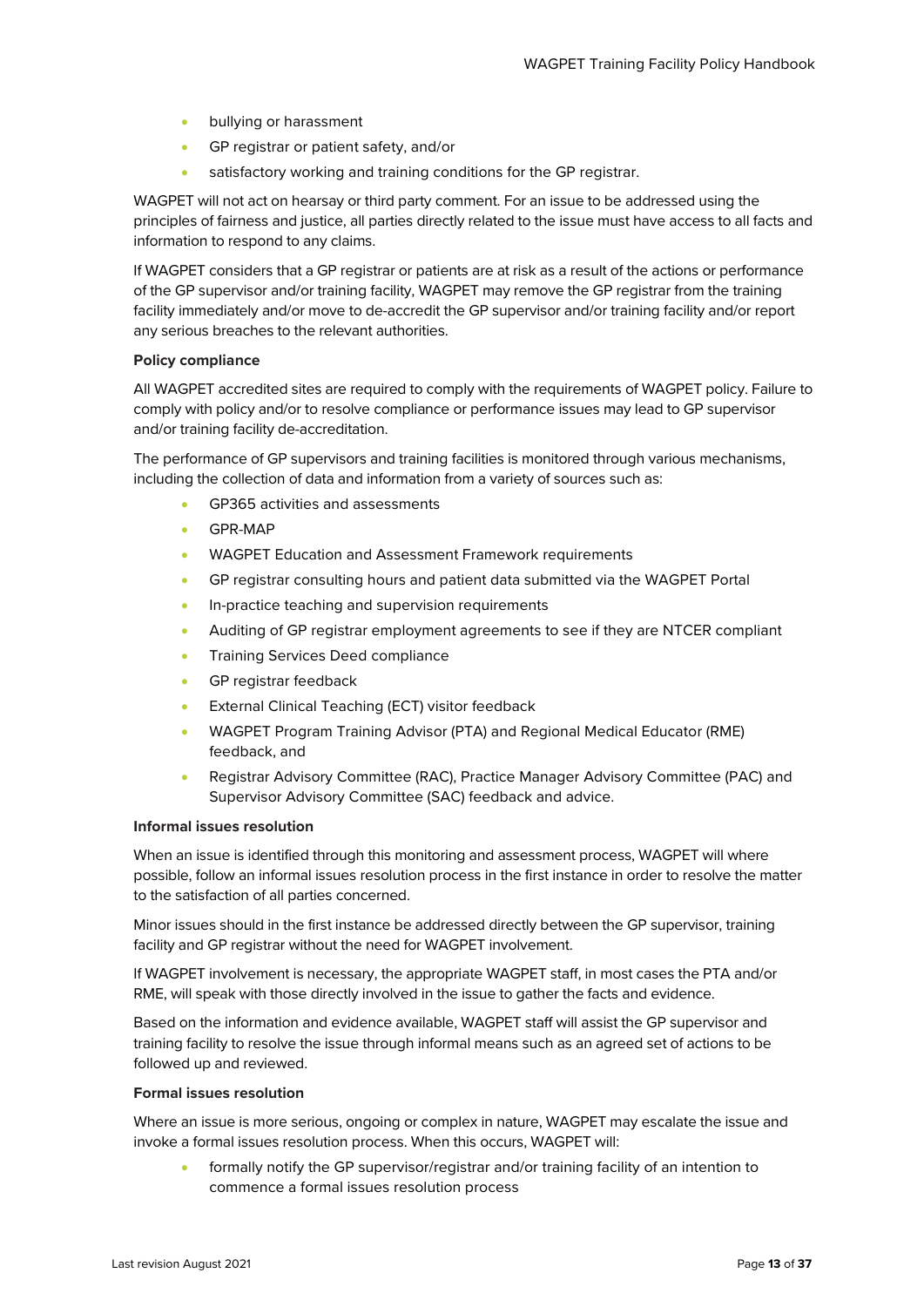- formally notify the GP supervisor/registrar and/or training facility of any documentation or evidence required within a specified reasonable timeframe, and
- arrange face to face meetings with those involved in the matter and/or visit the training facility to gather more information or evidence.

WAGPET will notify the GP supervisor/registrar/training facility within seven working days following the completion of the above process with the required steps or actions to resolve the matter.

This action plan may take the form of a formal remediation plan.

# **Formal remediation plan**

Formal remediation may be used to correct serious identified issues which cannot be readily corrected through informal means. If a formal remediation plan is an identified requirement, the GP supervisor and/or training facility will be notified in writing. The formal remediation plan will have clear actions, monitoring and assessment methods, time frames and expected outcomes. WAGPET will monitor and support the GP supervisor and/or training facility throughout the process.

Failure to achieve the outcomes of the formal remediation plan may result in the GP supervisor and/or training facility being de-accredited. Where de-accreditation is indicated, the GP supervisor and/or training facility will be advised personally and in writing.

Formal remediation will be considered to be completed when the agreed conditions have been satisfactorily met and formally signed off by WAGPET and the facility.

# **Finalisation of issues resolution**

At the end of any issues resolution process, WAGPET will inform the training facility of the outcome in writing. The outcome may be that:

- the identified problem has been addressed and the GP supervisor and/or training facility may continue or resume training; or
- the identified problem has not been addressed and the GP supervisor and/or training facility will progress to formal remediation; or
- the identified problem has not been addressed and the GP supervisor and/or training facility will be de-accredited.

# **Withdrawal of accreditation**

Withdrawal of accreditation may occur where the GP supervisor or training facility fails to comply with any of the conditions of accreditation. Accreditation may also be withdrawn by WAGPET in the event of serious deficiencies.

Termination of GP supervisor and/or training facility accreditation requires the approval of the WAGPET Chief Executive Officer (CEO) or delegated officer.

Any decisions may be appealed in accordance with the WAGPET Appeals and Complaints Policy.

# <span id="page-13-0"></span>TF7.0 **APPEALS AND COMPLAINTS POLICY**

# Last revision: 26 August 2021

# Please refer to the AGPT Complaints Policy 2020 and AGPT Appeals Policy 2020.

Western Australian General Practice Education and Training (WAGPET) acknowledges that from time to time, decisions will be made that adversely affect a participant of the Australian General Practice Training (AGPT) program. WAGPET policy cannot and should not cover every eventuality. WAGPET policy creates a level field for all participants and assists WAGPET to achieve its intended professional obligations on behalf of the relevant college(s) and contracted obligations to the Department of Health (DOH) on behalf of the community.

WAGPET supports and encourages participants to access a transparent appeals and grievances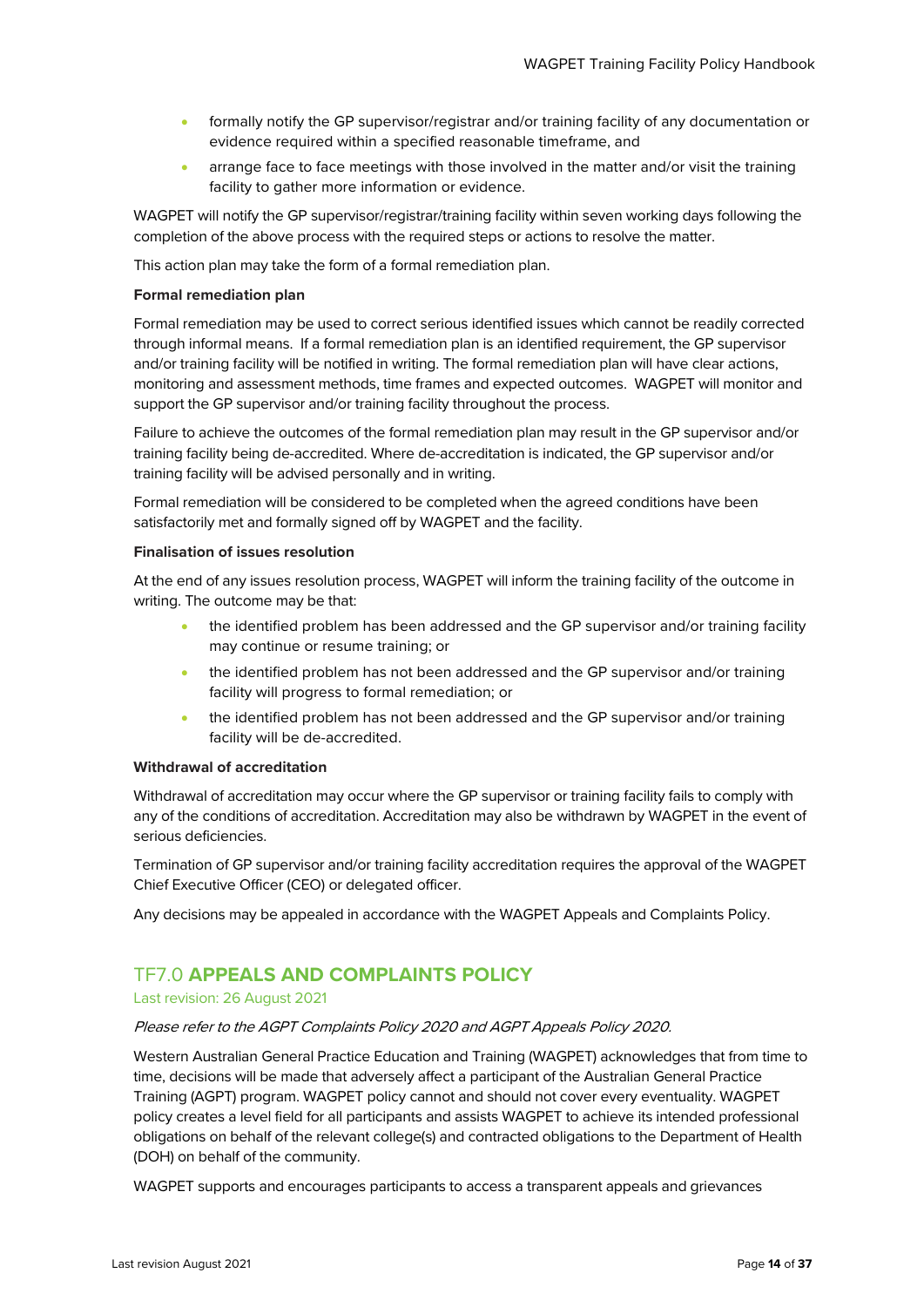process and will deal with these in an efficient, just and respectful manner.

# **Complaints**

Complaints are best resolved at the location closest to where the complaint arose. This provides the most relevant and contextual information and minimises compromise to ongoing working relationships.

Grievances are more serious and may be prohibitive in nature or involve direct or indirect discrimination. These allegations must be presented to the WAGPET Chief Program Officer (CPO) and/or Clinical Director of Training (CDT) at the earliest opportunity.

# **Extent of WAGPET influence**

Note that WAGPET cannot:

- provide compensation to aggrieved parties
- remove conditions set by the Medical Board of Australia (MBA) or Australian Health Practitioner Regulation Agency (AHPRA)
- compel a training placement or Regional Training Organisation (RTO) transfer to another RTO
- confirm or back date a Medicare provider number
- make a recognition for prior learning decision, or
- resolve industrial or employment disputes outside a basic interpretation of the National Terms and Conditions for the Employment of Registrars (NTCER) and Fair Work Australia requirements.

Appeals can be lodged where other avenues have been exhausted and:

- the appeal is in writing with relevant documentation
- the aggrieved party can provide additional information that was not available or used when the decision was taken
- it can be shown that due process has not been followed
- the decision is not consistent with the provided valid evidence including policy, and
- the decision being challenged was communicated to the aggrieved party within the last 20 working days.

WAGPET will at all times:

- observe the rules of natural justice
- comply with legislative requirements
- provide clear documentation of the process used to make a decision, and
- publish and implement the reporting and appeals processes to be used when participants question a WAGPET decision.

# **Complaints arising at the local level**

WAGPET will, in the first instance, encourage the parties to a grievance to resolve their issues together at the local level. WAGPET will support all parties in this endeavour.

# **Informal mediation**

Where local resolution is not forthcoming or inappropriate, WAGPET will, on request from both parties, provide informal mediation. The complaint will need to be in writing from at least one of the parties. For non-clinical issues the WAGPET Chief Program Officer (CPO) will be the appropriate person and for clinical issues the Clinical Lead Program Support (CLPS) will determine whether themselves or the Regional Medical Educator (RME) are best to provide the mediation. Complaints relating to a WAGPET decision should also be directed to one of the above staff members in the first instance.

External parties also able to provide informal mediation and can be called upon e.g.: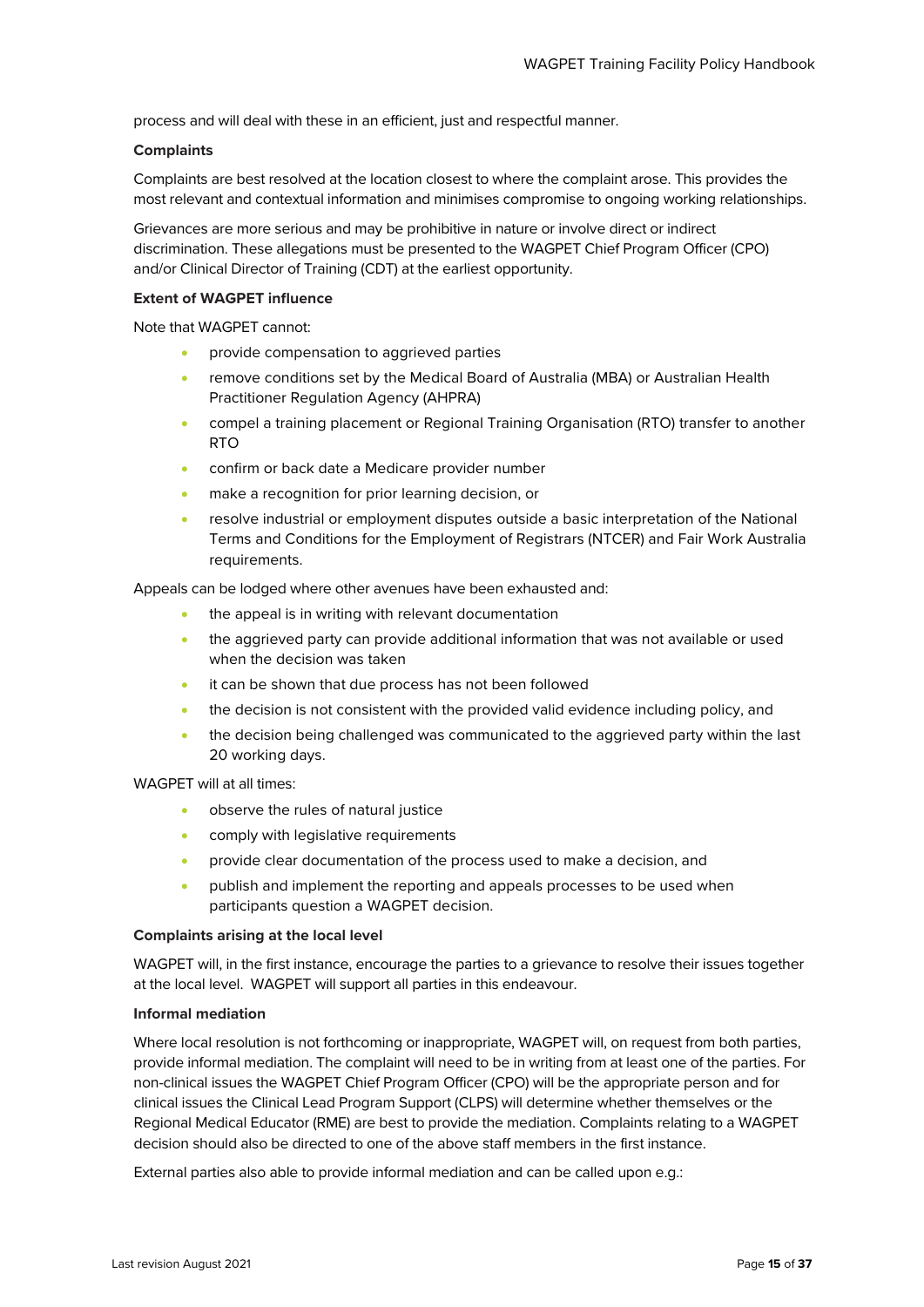- General Practice Supervisors Australia (GPSA) and/or General Practice Registrars Australia (GPRA), and
- Australian Medical Association Western Australia (AMA WA).

If the matter remains unresolved, the parties may seek the assistance of:

- The CPO or delegate for non-clinical matters and the CDT for clinical matters. That officer will make a ruling in the dispute based on evidence and following due process including:
	- relevant policy
	- evidence collected in the complaint process
	- engagement with the aggrieved parties
	- communication of, reasons for, and consequences of the decision
	- opportunity to respond to decision informally, and
	- opportunity to appeal.

# **Formal appeal**

If the complaint remains unresolved a formal appeal must be submitted against WAGPET's decision. The appeals process is as follows

- the aggrieved party must submit an appeal to the Chief Executive Officer (CEO) in writing with supporting documentation within 20 working days of the decision being appealed
- the CEO or delegate will acknowledge receipt of the appeal within five working days

Action to address the complaint will be taken within 20 working days of the appeal. If the CEO declines the appeal the aggrieved party may appeal to the relevant college.

# <span id="page-15-0"></span>TF8.0 **REGISTRAR AT RISK POLICY**

# Last revision: 26 August 2021

Western Australian General Practice Education and Training (WAGPET) always aims to ensure GP registrars are placed in supportive training environments. From time to time, GP registrars may encounter unforeseen difficult circumstances that would define them as being at risk under the terms of this policy.

To minimise the potential of issues occurring, WAGPET employs several mitigation measures including but not limited to:

- training facilities and GP supervisors are accredited to WAGPET and college standards and operate under a training services agreement that defines requirements
- GP registrars must agree to and sign the WAGPET Registrar Declaration to be eligible to enter the WAGPET Australian General Practice Training (AGPT) program. The declaration explains minimum requirements for program performance and acceptable behaviour
- In the first week of the general practice term, GP registrars must complete an orientation in the practice. GP registrars are advised of potential stressors and the range of support mechanisms available to them during their placement and how these may be accessed at their first regional education day
- An early safety assessment to ensure registrars new to GP are practising safely early in their training and have an appropriate level of supervision and support.
- GP registrars, GP supervisors and training facilities have regular one-to-one contact with WAGPET staff such as Program Training Advisors (PTA) and Regional Medical Educators (RME)
- An induction visit by WAGPET is provided to training facilities and employment requirements are discussed, and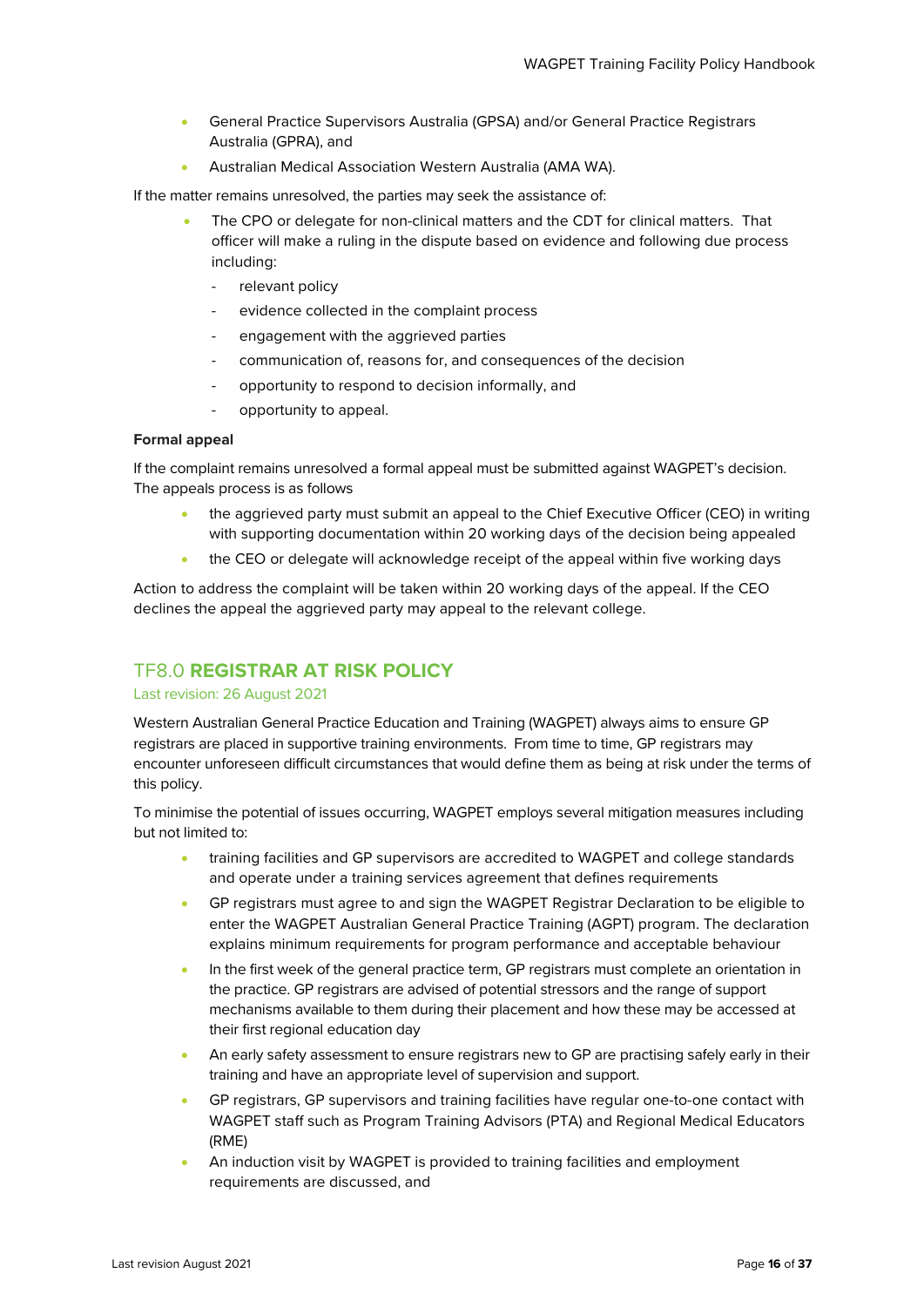• GP registrar and training facility handbooks are provided.

Your training facility must ensure that GP registrars practise in a safe environment at all times and that your training facility meets legislated occupational health and safety standards. Your training facility must ensure that GP registrar employment arrangements comply with the National Terms and Conditions for the Employment of Registrars (NTCER). All WAGPET AGPT supervisors must undertake ongoing professional development to support the development of supervisory and teaching skills.

# **Identification of a GP registrar at risk**

All GP registrars are closely monitored through the early safety assessment activities and regional education days, PTA contacts, workshops, External Clinical Teaching (ECT) visits and GP supervisor reports during their placements. WAGPET has established reporting systems to support early notification of any issues so that appropriate action can be taken.

Identification of a GP registrar at risk may come from the GP registrar, training facility, GP supervisor, ECT visitor, RME, PTA, or sources external to WAGPET.

# **Management of a GP registrar at risk**

All notifications of a GP registrar at risk, regardless of the source, will be directed to the Clinical Director of Training (CDT). Where WAGPET considers the risk to be significant, WAGPET may remove the GP registrar immediately from the placement. WAGPET will advise the GP registrar and the training facility in cases where WAGPET determines the placement must be terminated.

Circumstances that may warrant the immediate removal of a GP registrar from their placement include but are not limited to:

- proven bullying and harassment towards the GP registrar by the GP supervisor or training facility staff, and/or
- the GP registrar is being forced by the GP supervisor or training facility staff to operate in ways that are unsafe or unethical while consulting.

Circumstances that do not warrant a placement change but may warrant the remediation of the GP registrar, GP supervisor or training facility staff include but are not limited to:

- disputes over working conditions or employment agreements, or
- personality clashes between the GP registrar, GP supervisor or training facility staff that leads to feelings of discomfort.

The GP registrar will be assessed by WAGPET in consultation with relevant parties to assess the severity and consequences of the risk. A support plan will be developed with suitable timelines for review.

Where the GP registrar initiates a GP registrar at risk claim, they must demonstrate in writing and with evidence the circumstances that place them at risk. All information provided will become part of the GP registrar's training record and may be used in discussions with the GP supervisor or training facility staff in order to give them the full information and enable the GP supervisor or training facility staff the right of reply.

The PTA will coordinate the ongoing response to the training facility and will be responsible for ensuring all parties affected by the situation are informed of progress and receive information as appropriate.

The WAGPET Chief Executive Officer (CEO) will be advised of the issue and the proposed support plan.

Where the GP registrar, GP supervisor or training facility staff are not satisfied with decisions made in relation to this policy, they will have recourse to appeal via the WAGPET Appeals and Complaints Policy.

# <span id="page-16-0"></span>TF9.0 **SUPERVISOR EDUCATION POLICY**

Last revision: 10 June 2020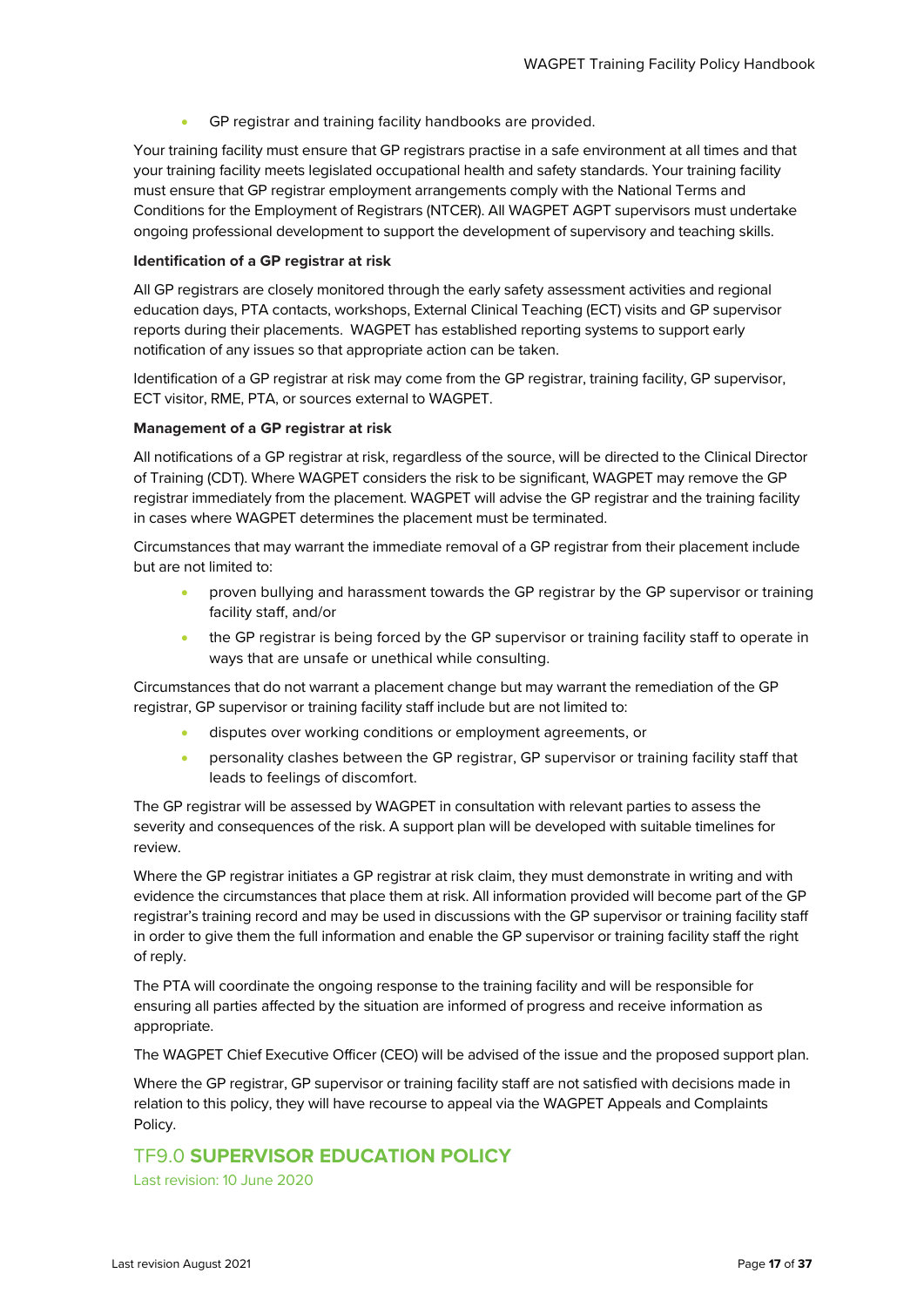Continuing professional development in trainer education is important for all GP supervisors to ensure quality teaching and learning experiences for GP registrars.

Western Australian General Practice Education and Training (WAGPET) provides all accredited GP supervisors access to professional development activities directly related to enhancing skills in areas such as teaching, External Clinical Teaching (ECT) visits and regional education program delivery. WAGPET's education sessions may attract Continuing Professional Development (CPD) points with both Australian College of Rural and Remote Medicine (ACRRM) and Royal Australian College of General Practitioners (RACGP).

The purpose of this policy is to define the ongoing GP supervisor education requirements to ensure all GP registrar training is provided in accordance with the ACRRM and/or RACGP Standards as well as WAGPET and Department of Health (DOH) policies.

# **Education requirement**

GP supervisors may complete as many hours as they wish of GP training-related education annually but WAGPET recommends that a minimum of six hours is completed per year. The education may be provided by WAGPET or other external relevant providers such as GP Supervisors Australia (GPSA), RACGP or ACRRM and may be face to face or virtual. The education should be focused on improving skills to supervise and teach GP registrars.

WAGPET accredited GP supervisors are encouraged to meet the education requirements detailed in this policy and in the Training Services Deed to be eligible to train WAGPET Australian General Practice Training (AGPT) registrars and maintain accreditation.

This policy should be read in conjunction with:

- RACGP and ACRRM vocational training pathway fellowship standards
- WAGPET Training Services Deed.

# **Education payments**

A one-off capped payment of \$720.00 is paid per practice (including branch practices) per calendar year to support GP supervisor attendance at professional development activities, regardless of the number of hours completed. The training facility is responsible for apportioning this payment amongst the GP supervisors in the practice.

Access to CPD content may be offered as external provided resources or WAGPET provided face to face, virtual classroom, or teleconference sessions.

WAGPET will provide a GP supervisor education status update annually regarding hours completed. It is however the GP supervisor's responsibility to monitor their own completed hours of training.

# <span id="page-17-0"></span>TF10.0 **EXTERNAL CLINICAL TEACHING VISITOR/FORMATIVE MINI-CEX ASSESSOR POLICY**

# Last revision: 26 August 2021

Regular assessment and professional coaching are critical components of apprentice-style training programs.

External Clinical Teaching (ECT) visitors and formative mini-Clinical Evaluation Exercise (mini-CEX) assessors provide independent advice, support and feedback to the registrars, their supervisors and their regional medical educators. They make a valid, reliable, measurable, practical and educationally valuable impact that helps ensure registrars are delivering safe quality care and receiving safe quality training. They provide teachable moments with an independent experienced peer and are regarded as among the most valuable components of the Australian General Practice Training (AGPT) program by registrars, and one of the most rewarding opportunities for general practitioners to teach the next generation of their profession without over-committing themselves.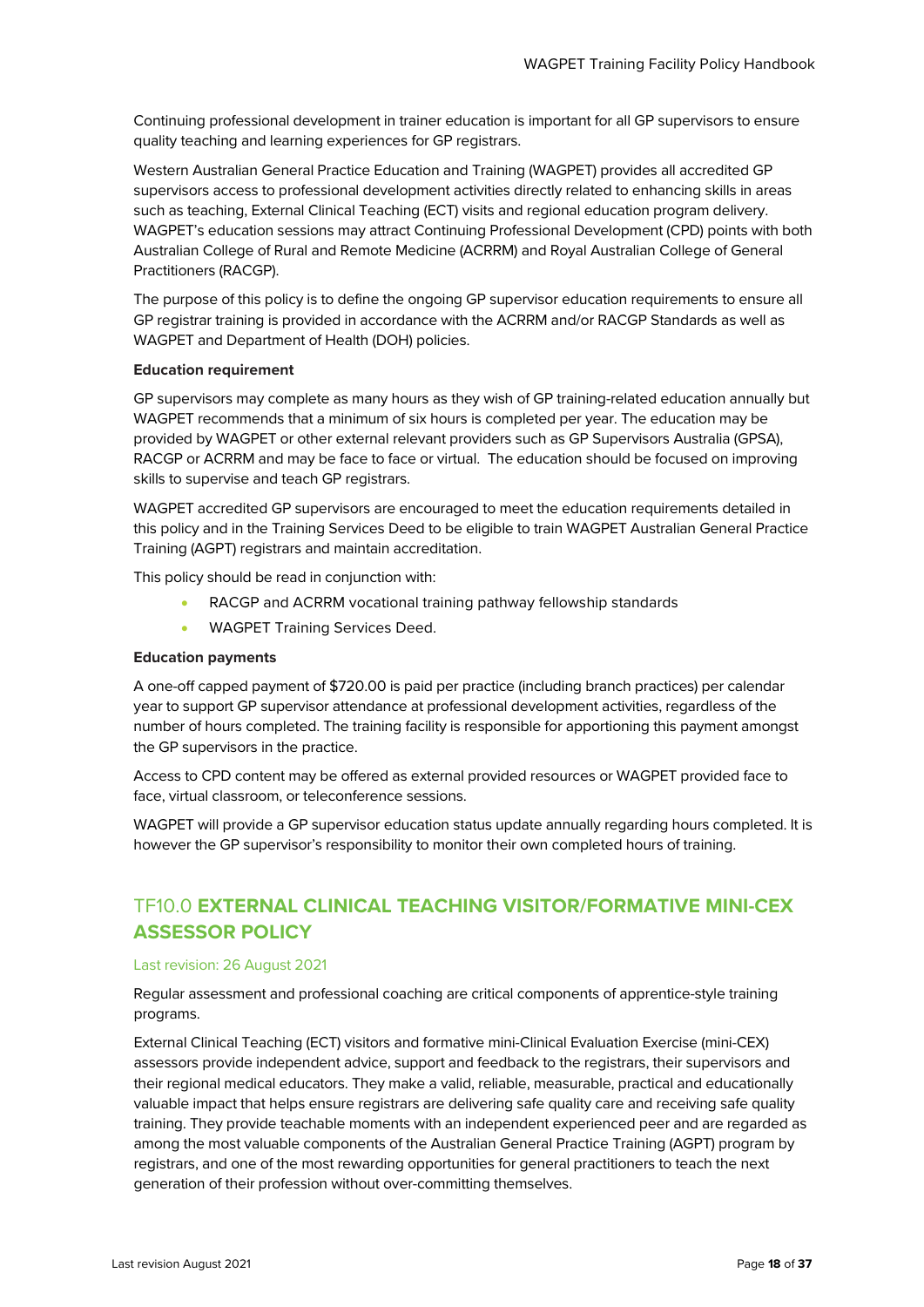Wherever feasible, assessors are selected for their local and contextual input during the visit and feed back to Western Australian General Practice Education and Training (WAGPET) on both general and specific issues affecting the registrars' progress through training e.g. the practice, the nature of the work undertaken, local challenges not necessarily experienced elsewhere.

# **Assessment visits**

ECT visits required by the Royal Australian College of General Practitioners (RACGP) and mini-CEX assessments required by Australian College of Rural and Remote Medicine (ACRRM) are point-in-time events that capture current capability and when compared over time should demonstrate growing competence in action in the practice consultation context.

External assessors are ECT visitors and/or mini-CEX providers. All are carefully selected, trained, assessed and reviewed by WAGPET as competent and capable to undertake the role. Wherever possible, chosen assessors are local, or experienced clinicians relevant to the registrar's training. Not all assessors will be allocated all the visits they request and not all visits will be in the local area for that assessor.

External assessors must address any patient safety or quality care issues they observe in the course of the visit with the registrar, inform the supervisor immediately and report this to WAGPET urgently. Australian Health Practitioner Regulation Agency (AHPRA) mandatory reporting requirements apply for any ECT visitor or formative mini-CEX assessor as they do for any medical practitioner.

External assessors must meet the following requirements:

- maintain full and unrestricted AHPRA registration
- have no history of prior removal from the register for disciplinary action under any jurisdiction
- have acceptance by peers as an experienced clinician e.g. Fellowship of the Australian College of Rural and Remote Medicine (FACRRM), Fellowship of the Royal Australian College of General Practitioners (FRACGP) or equivalent
- have approved clinical time as a FACRRM and/or FRACGP post-fellowship
- maintain medical indemnity insurance covering the legal liability of the external assessor arising out of the services delivering an ECT visit and/or formative mini-CEX for an amount of not less than \$5 million for any one occurrence and unlimited in the aggregate
- engage with WAGPET under contract
- maintain comprehensive motor vehicle insurance covering legal liability against property damage and bodily injury to, or death of, persons (including bodily injury gap protection) caused by motor vehicles used in connection with the (goods and/or services) for an amount of not less than \$10 million for any one occurrence and unlimited in the aggregate, and
- maintain compulsory third-party insurance as required under any statute relating to motor vehicles used in connection with the services.

WAGPET will apply a consistent approach to the recruitment, selection and appointment of external assessors. The principles of equity, fairness and transparency will apply in all recruitment and selection processes.

In exceptional circumstances, WAGPET reserves the right to appoint by invitation an applicant who demonstrates the ability to meet or exceed the required capabilities.

External assessors must:

- complete ECT visitor/mini-CEX assessor training
- commit to attending specific ECT visitor/mini-CEX assessor up-skilling
- demonstrate ongoing appropriate clinical and mentoring skills
- conduct the agreed ECT visits or formative mini-CEX assessments on time, and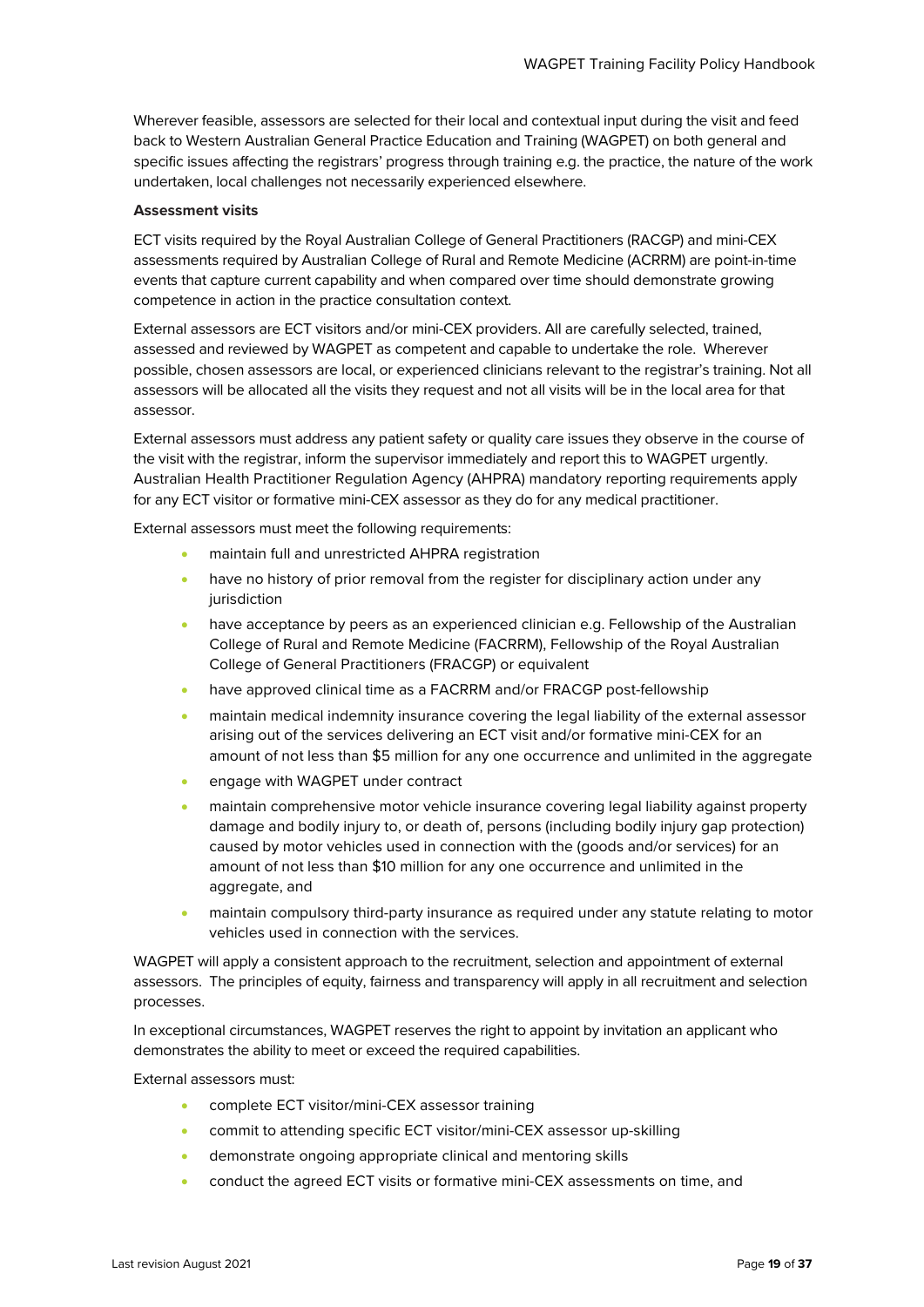• respond to feedback provided by GP registrars, practices and WAGPET.

Assessor training counts towards WAGPET supervisor training requirements and may count towards college Continuing Professional Development (CPD) and/or Professional Development Program (PDP) where approved by the relevant college(s).

There is no maximum number of visits that may be allocated.

Assessors that do not fulfil their agreed allocation of visits will receive lower priority in the allocation process in the following year.

# **Application process**

Suitably qualified clinicians should apply to WAGPET, providing the following via **[employment@wagpet.com.au](mailto:employment@wagpet.com.au)**:

- a written record of experience (current curriculum-vitae)
- their AHPRA registration number,
- ACRRM and/or RACGP membership numbers
- an outline of why they wish to be an ECT visitor and/or mini-CEX provider.

# **Assessor selection and engagement process**

The information will be reviewed against the selection criteria and WAGPET's need for additional assessors.

Where an applicant is deemed suitable, they will be required to:

- complete WAGPET's online ECT visitor induction module
- attend a first interview with a WAGPET Clinical Lead. This may be conducted face-to-face or via video-conference as deemed appropriate. The purpose of the interview is to:
	- ensure the applicant understands the expectations of the role including training attendance, service delivery and annual allocation process
	- clarify any queries that the assessment team may have and
	- address any real or perceived conflicts of interest.
- complete an initial ECT visit and/or mini-CEX assessment.
- attend a second interview with WAGPET. This may be conducted face-to-face or via video-conference as deemed appropriate. The purpose of this second interview is to:
	- discuss feedback provided by the registrar for whom the assessor completed their initial ECT visit and/or mini-CEX assessment.
	- clarify any further queries that the assessment team may have, and
	- confirm suitability to be engaged as an ECT visitor and/or mini-CEX assessor.

Applicants who are deemed suitable will be offered a fixed term contract for services. Contracts may be renewable at the end of the fixed term period subject to assessor performance and compliance with requirements.

Please refer to the WAGPET ECT Visitor/Formative Mini-CEX Contract Template available on the WAGPET website. Applicants who are not deemed suitable will be notified and provided with feedback.

# **Annual allocation process**

Annually, WAGPET will:

- determine ECT visit and mini-CEX requirements for the following year
- seek assessor ECT visit and mini-CEX assessment capacity for the following year
- allocate ECT visits and formative mini-CEX assessments against this capacity
- confirm with assessors their schedule at the beginning of each training semester via email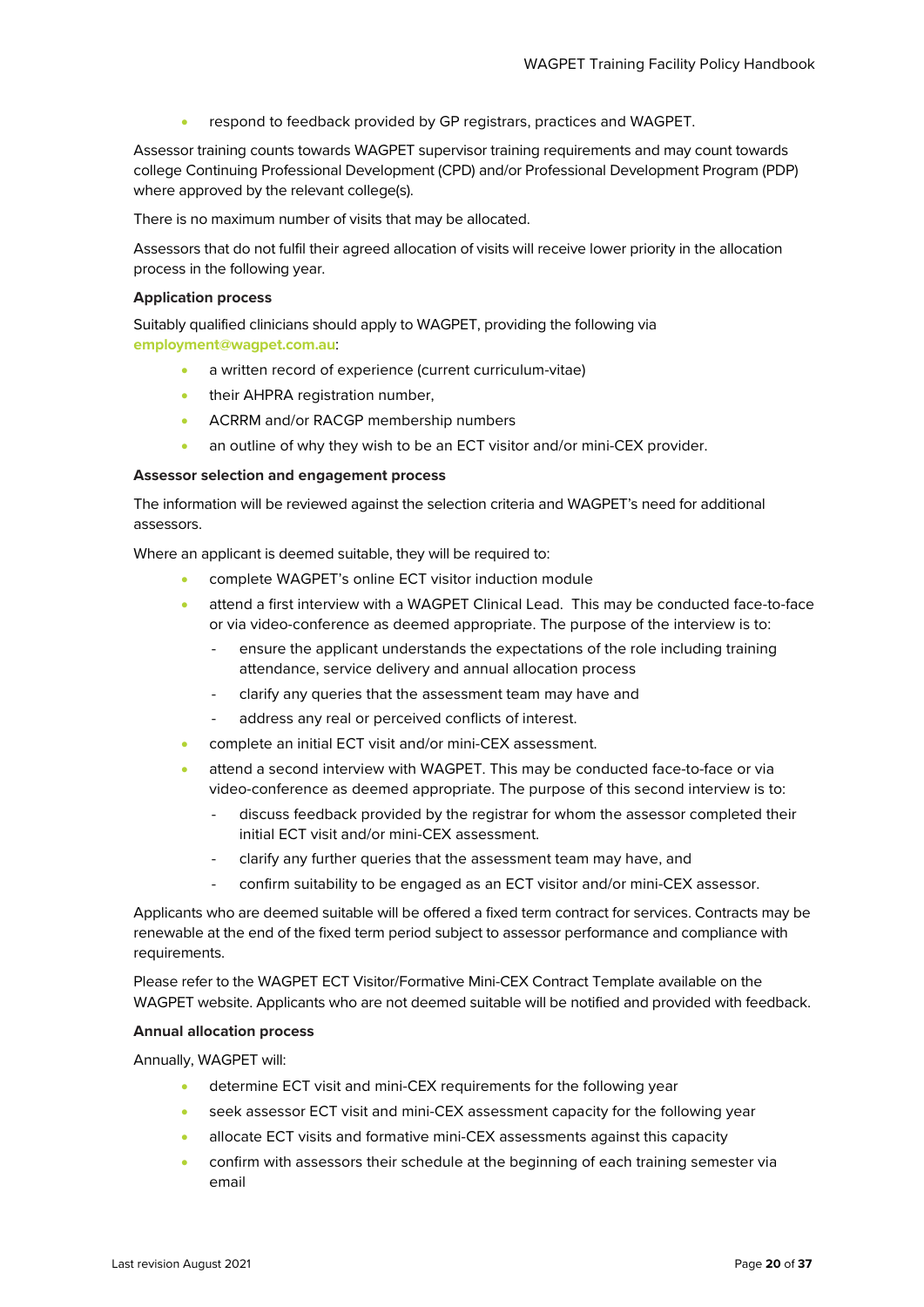• provide all external assessors with online access for assessment reporting and management.

Assessors are required to:

- advise each semester their availability to undertake ECT visits and/or mini-CEX assessments
- where an assessor fails to advise of their availability, their contract for services may be terminated
- confirm each semester that they continue to meet the requirements for delivering ECT visits and/or mini-CEX assessments
- arrange visit times with the registrar(s) directly, notifying the practice manager and supervisor to ensure there will be sufficient patients booked (it is preferable if the supervisor is contactable and a meeting occurs during the visit, but not essential)
- advise WAGPET when a date is confirmed so travel and accommodation can be organised where authorised, minimising the cost e.g. where more than one ECT visit or mini-CEX assessment could be undertaken if there are multiple registrars involved
- directly observe, teach, assess and provide feedback during the session
- conduct the visits over a minimum of three clinical consulting hours
- provide verbal feedback to the supervisor on the registrar's progress at the end of the scheduled visit
- provide an online report to WAGPET within five working days of conducting each visit, a copy of which goes to the registrar's supervisor, Regional Medical Educator (RME) and Program Training Advisor (PTA) for review
- inform the Chief Program Officer (CPO) or Rural Program Manager (RPM) preferably immediately but no longer than within three days of the visit, where the assessor has concerns regarding the registrar
- follow AHPRA mandatory reporting requirements for notifiable conduct
- raise any patient safety concerns with the registrar's supervisor immediately and report them to WAGPET
- provide WAGPET with a tax invoice from the assessor's legal entity for the visit fee using either the online template provided in the confirmation email or their own tax invoice immediately following completion of the report
- invoices and reimbursement claims must be provided to WAGPET within 60 days of the visit to ensure payment.

# **Feedback/review**

Assessors will be provided with ongoing feedback as appropriate.

# <span id="page-20-0"></span>TF11.0 **TRAVEL AND ACCOMMODATION REIMBURSEMENT POLICY**

# Last revision: 26 August 2021

This policy sets out Western Australian General Practice Education and Training's (WAGPET) policy in relation to reimbursement of travel related expenses for non-WAGPET employees undertaking activities at the request of WAGPET which are not covered by a separate agreement or policy.

Expenses incurred in travelling for WAGPET business will be reimbursed to the person or organisation that incurred the cost. This will be done by electronic funds transfer only.

Persons or organisations with an Australian Business Number (ABN) must submit a tax invoice for the expenses with copies of receipts and invoices attached.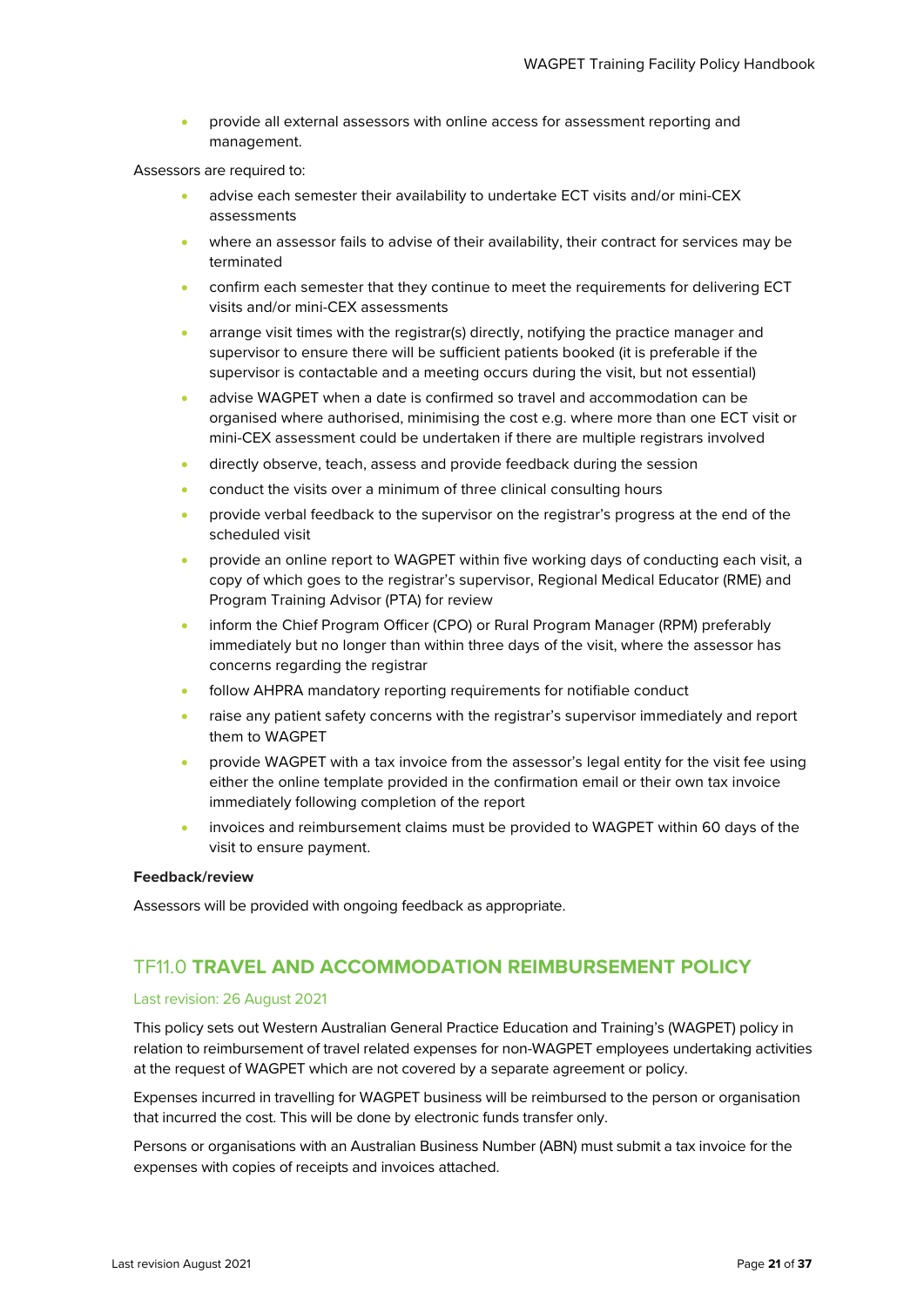Persons or organisations that do not hold an ABN, must submit a Reimbursement of Expenses Claim form (please see the Forms, Policies and Guides page on the WAGPET website) together with original tax invoices or receipts (showing Goods and Services Tax (GST) applicable to the transaction).

# **Airfare**

Air travel will be economy class only.

WAGPET will book all air travel unless WAGPET approves other arrangements for particular events. Once booked and confirmed, any changes to travel arrangements will be at the direct expense of the stakeholder.

### **Mileage**

Road travel in a private vehicle will be reimbursed at the current Australian Taxation Office (ATO) mileage rates where air travel is not applicable. Air travel is not applicable when the destination to be visited does not have a direct air service.

Where a stakeholder uses their own vehicle instead of using air travel, WAGPET will reimburse kilometres at the current ATO mileage rates up to the value of the economy class airfare.

# **Accommodation and travel allowance rates**

To ensure appropriate budget management and avoid excessive claims, WAGPET reimbursements are capped at a maximum amount.

These amounts apply to both intra and interstate travel.

The travel reimbursement rates include all taxis, parking, hotel accommodation, meals and other incidental expenses that are directly attributable to attending the meeting or representing WAGPET.

| <b>Travel</b>                                                              | <b>Max. Payment</b>                      |
|----------------------------------------------------------------------------|------------------------------------------|
| Overnight stay not required                                                | \$80                                     |
| Overnight stay required, WAGPET has<br>directly paid hotel accommodation   | \$120 (\$240 if two-night stay required) |
| Overnight stay required; traveler has<br>directly paid hotel accommodation | \$355 (\$710 if two-night stay required) |

WAGPET reserves the right to refuse reimbursement of any expense that it believes is unreasonable.

These amounts reflect ATO "reasonable travel and overtime meal allowance expense amounts for the income year".

If for any reason a traveller believes they have a legitimate claim that exceeds the amount available under this policy, they should speak with the appropriate WAGPET contact for that activity in the first instance.

All claims must be submitted in accordance with WAGPET Accounts Payable Policy.

# **Reimbursement process**

Complete a Reimbursement of Expenses Claim form or provide a tax invoice, together with original receipts/expenses and submit to WAGPET for payment.

As per WAGPET's Accounts Payable Policy, all claims should be submitted to WAGPET within one month of the expense being incurred. Claims should be directed to the WAGPET employee with whom the stakeholder has been liaising.

Upon receipt of claim, WAGPET will review the claim to ensure:

- the claim identifies the activity for which the traveller was engaged
- that amounts claimed are as agreed or within maximum allowances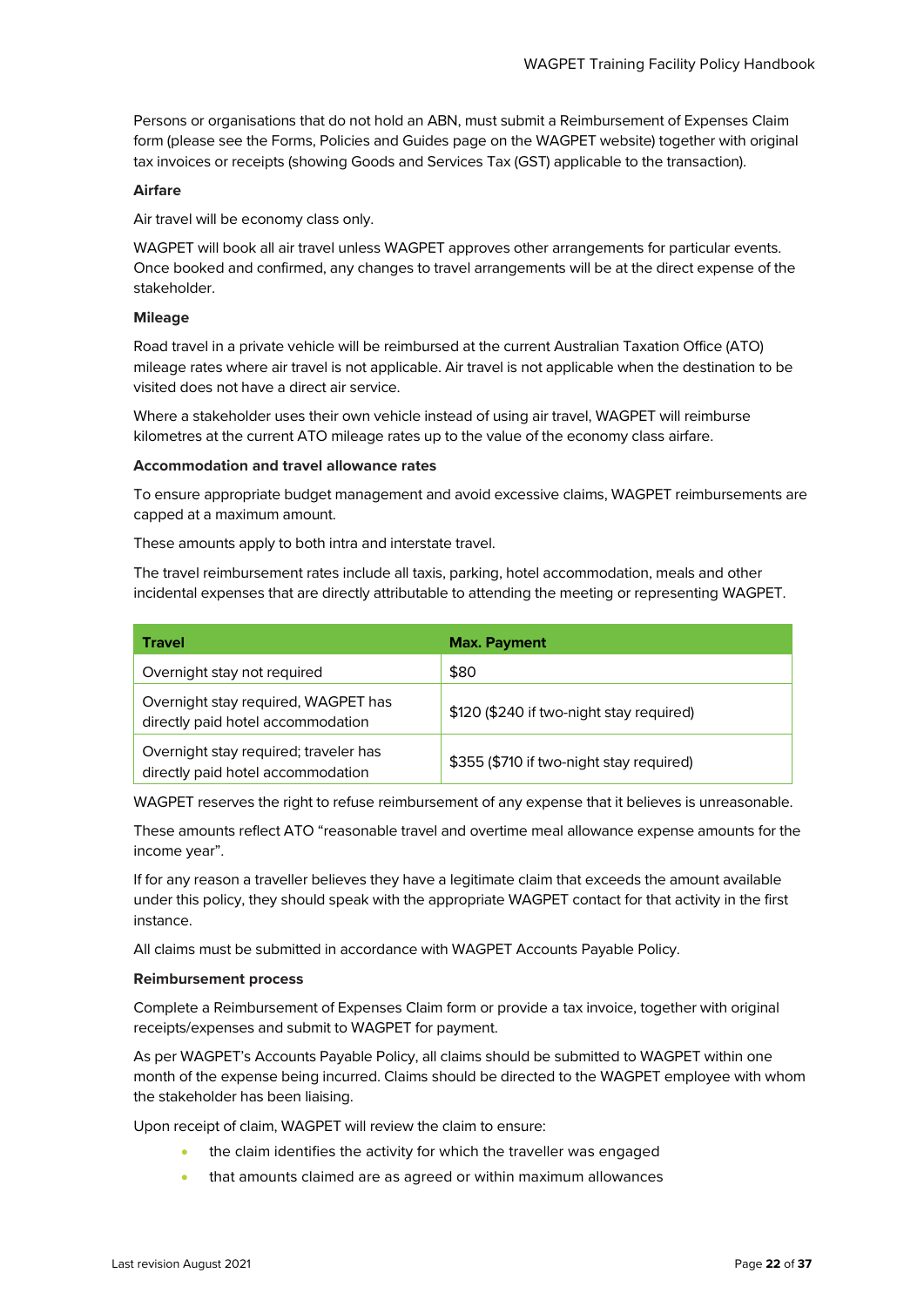- the claim is in the correct format and with appropriate attachments
- the claim is appropriately approved.

# <span id="page-22-0"></span>TF12.0 **EXTENUATING AND UNFORESEEN CIRCUMSTANCES DEFINITION** Last revision: 30 November 2018

# Please refer to the AGPT Program Leave Policy 2020

For the purposes of this policy framework, extenuating and unforeseen circumstances are determined as defined in the Australian General Practice Training (AGPT) policies. These are described as circumstances which were unforeseen and outside a GP registrar's control when they accepted a place on the Australian General Practice Training (AGPT) program. These circumstances will not be considered as unforeseen if it can be determined that the circumstances were known or reasonably should have been known by the GP registrar prior to the acceptance of their place on the AGPT program.

Examples of extenuating circumstances may include:

- ill-health (other than minor illnesses)
- deterioration of an existing medical condition that can no longer be managed in the current location
- **bereavement**
- acute personal/emotional circumstances
- hospitalisation
- illness of an immediate family member
- a major change to a registrar's personal circumstances; or
- an involuntary change in a spouse's employment.

Extenuating circumstances do not include, for example:

- a change in relationship status from single to partnered or married, or
- a change in family circumstances (including starting a family and children's schooling).

# <span id="page-22-1"></span>TF13.0 **SUPERVISION POLICY**

# Last revision: 26 August 2021

# Please refer to the RACGP Training Standards and ACRRM Training Organisation Standards 2020 and your WAGPET Training Services Deed.

This policy is designed to support GP supervisors and training practices to continuously assess their capacity and preparedness to operate effectively as Australian General Practice Training (AGPT) supervisors and training practices.

The policy outlines the requirements for accredited Western Australian General Practice Education and Training (WAGPET) GP supervisors. It provides information that supports the college standards and sets a benchmark to ensure that high quality supervision and training is consistently delivered in the general practice setting.

WAGPET ensures supervision and training standards are met by accrediting and reaccrediting GP supervisors and training facilities every three years and by auditing periodically. Accreditation ensures the quality of the standard of supervision and training is maintained and that GP registrars have access to teachers and mentors with appropriate clinical, supervision, teaching and assessment experience and competence.

# **Quality safe training environment**

At all times, the GP supervisor is responsible for ensuring that:

• the GP registrar demonstrates the minimum competence required to ensure patient safety.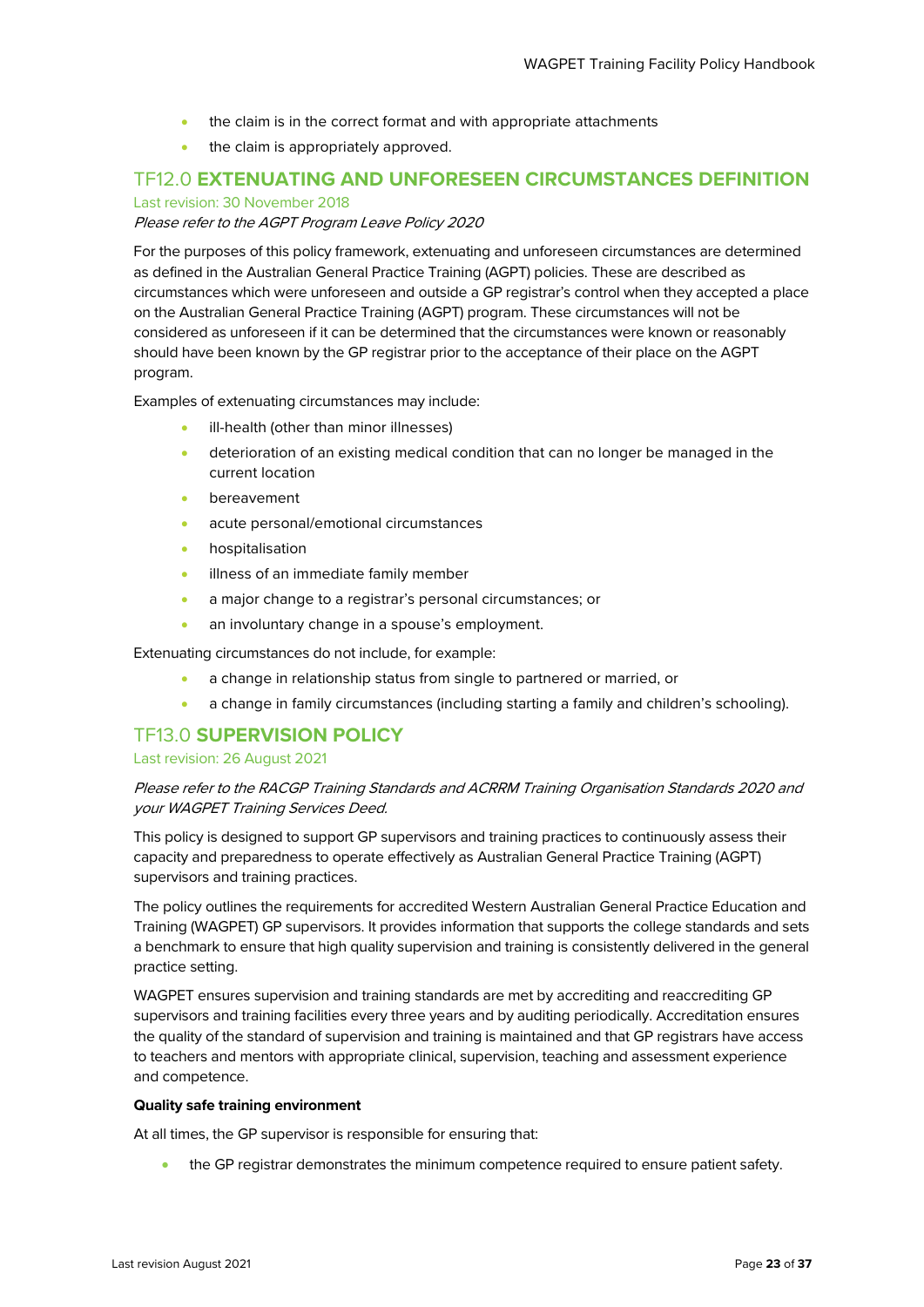• the GP registrar reguests and receives the appropriate assistance in all clinical situations and that they demonstrate the ability to recognise and manage acute and life-threatening scenarios.

The training facility should have in place:

a documented model of supervision that meets college supervision and training standards and curriculum. This must include processes for developing and adjusting the model of supervision as required.

- procedures for monitoring GP registrar progression as well as evaluating and addressing critical incidents.
- have processes in place to capture GP registrar feedback and to identify and trigger early intervention strategies and actions.
- ensure that the GP registrar's clinical work does not exceed safe working hours and that it makes allowance for education activities.
- that the GP registrar has the appropriate amount of cultural competence and has access to WAGPET cultural educators and mentors.

# **Teaching, feedback and support.**

Accredited GP supervisors should be familiar with a range of teaching methods and should use them selectively to support clinical training.

GP supervisors should:

- ensure that GP registrars receive quality teaching, feedback and support.
- organise GP registrars' clinical workload to be compatible with their training commitments.
- be located at the same practice as the GP registrar and be available for most of the hours worked by the registrar.
- provide formal teaching, supervision and support and ad hoc corridor teaching to meet the Standards requirements and take into consideration the GP registrar's progress and performance.

The level of supervision must support safety for the patient and the GP registrar and be matched to the registrar's level of competence. GP supervisors should continually assess the level of supervision required against the following:

- 1. GP registrar does not see patients alone
- 2. GP registrar has access to immediate assistance
- 3. GP registrar receives reflective assistance
- 4. GP registrar receives mentoring

The GP supervisor must monitor the GP registrar's wellbeing and encourage personal responsibility for self-care.

The principal GP supervisor may delegate supervision to an accredited additional supervisor who must assume the same responsibilities.

# **GP registrar orientation**

GP registrars must be well prepared by the GP supervisor and training facility to undertake a term at the accredited site. The GP supervisor is responsible for ensuring that the orientation is provided.

As a minimum, the GP registrar orientation should include:

an introduction to practice staff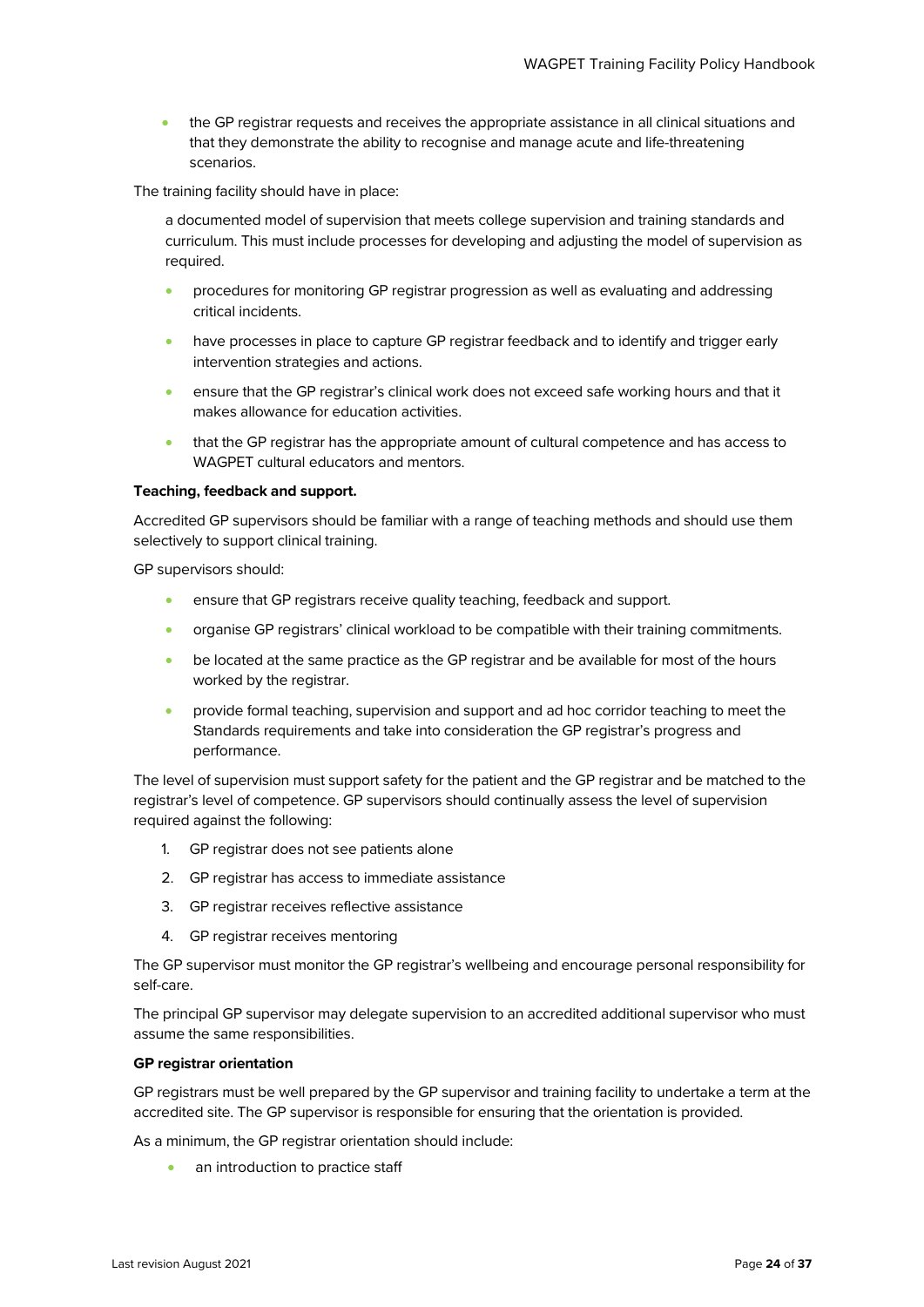- the GP registrar's role, accountabilities and responsibilities
- an overview of the teaching and supervision, support, assessment and evaluation approach used by the GP supervisor
- discussion about how the GP registrar can provide feedback
- a discussion of practice hours, dedicated study and administration time and education release
- administrative arrangements, billing, practice software
- location of resources including reference materials, medications and equipment
- practice policies and procedures for referral, hospital admissions, patient follow up
- a system to deal with urgent medical situations, including where relevant equipment is stored and how to access it

# **Training plan**

The GP supervisor should:

- assess the GP registrar's learning objectives and ensure they have a wide range of clinical experiences and training.
- support the GP registrar to develop a learning plan with realistic learning goals. The learning plan should be informed by the GP supervisor's assessment of the registrar's performance in relation to their stage of training.

# **GP registrar assessment**

The GP supervisor is responsible for ensuring that the GP registrar's skills are continually assessed and that they are working safely. Adopting a programmatic assessment approach, the GP supervisor should consider the supervision and support required that is appropriate to the registrar's stage of training and progress and where necessary, provide additional supervision, support and training until the registrar can practise safely.

The assessment process should include case discussion and review, direct observation, review of logbooks, assessments and clinical notes, audit of documentation such as referrals, medical records and pathology and radiology requests.

The GP supervisor is responsible for continually monitoring and assessing the GP registrar's performance and providing ongoing constructive feedback to ensure the learning plan objectives are met.

# **Supervision requirements for Visiting Medical Officers (VMO)**

It is the responsibility of the GP supervisor to ensure that the GP registrar is supervised when acting as a VMO. The standards set for community-based supervision and teaching of GP registrars also apply for GP registrars undertaking VMO activity and on-call rosters.

When a GP registrar is engaged in VMO and on-call activity, the GP supervisor remains responsible to ensure the required level of supervision provided to the GP registrar is commensurate with their stage of training and individual competence.

# **Team-based supervision**

GP registrar supervision may be provided by a team and does not need to be the sole responsibility of one GP supervisor.

Accredited training facilities adopting a team-based supervision approach, must have the supervision model planned and documented and approved by WAGPET.

# <span id="page-24-0"></span>TF14.0 **PRIVACY POLICY**

Last revision: 26 August 2021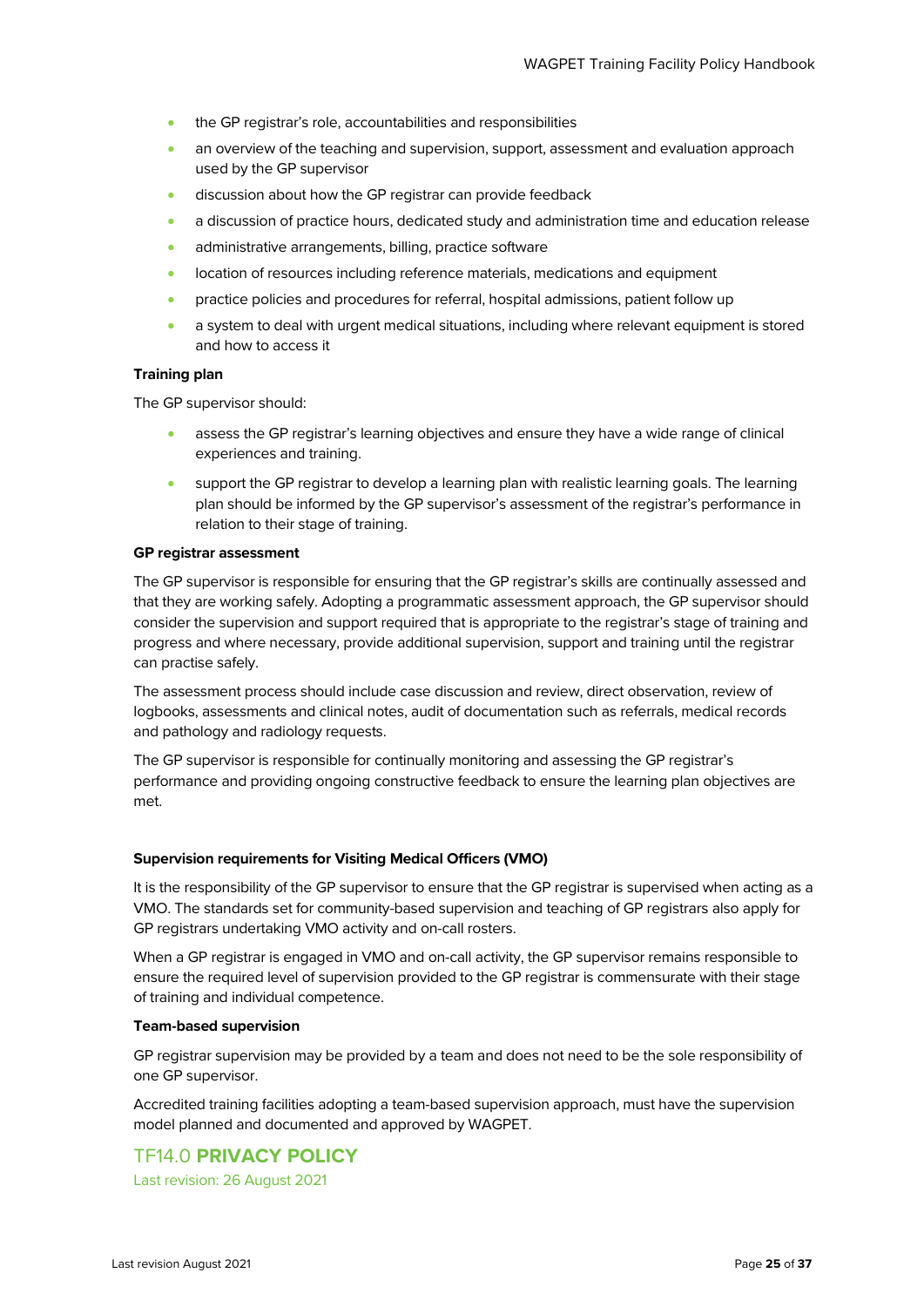Western Australian General Practice Education and Training (WAGPET) recognises the importance of privacy and our obligations to those who share their private information with us in the delivery of and participation in Australian General Practice Training (AGPT) in WA.

This policy describes how WAGPET Ltd protects information in accordance with its obligations under the Privacy Act 1988 (Privacy Act) and the Australian Privacy Principles (APPs) while at the same time managing the AGPT in WA, ensuring safe quality training for GP registrars and safe quality care is being provided to the community.

Further information on the APPs can be found on the Office of the Australian Information Commissioner's website:<https://www.oaic.gov.au/>

This policy describes:

- how and why we collect personal information
- how your information is used
- when and with whom we share information, and
- how you can access and amend your personal information.

# **Personal information we collect**

WAGPET will only collect personal information needed to administer and promote the programs we deliver.

This includes processing applications for the program, dealing with the ongoing management of doctors enrolled in the programs, conducting training in conjunction with our external training service providers and other regional training providers, managing the accreditation and reaccreditation of training facilities and GP supervisors, and providing information about our programs to prospective applicants (direct marketing).

Examples of personal and sensitive information we may collect includes your:

- name, residential and work telephone numbers
- residential, work and email addresses
- occupation
- academic and employment history
- family background, and
- financial records.

Examples of sensitive personal information we may collect include your:

- medical history
- racial or ethnic origin; and
- indigenous affiliation.

# **Personal information you give to us**

We may collect your personal information directly from you when you enquire or apply for one of our training or placement programs or participate in our program as a service provider. We also collect your personal information during your engagement with us so that we can monitor and appraise performance and training or placement needs.

We also collect information to assist us to assess whether the program is meeting participant needs specifically, and the needs of participants generally. We will not collect sensitive personal information about you unless you consent, and the information is reasonably necessary for one or more of our functions or activities.

# **Personal information we collect from other sources**

We may collect personal information or sensitive information from a person or entity other than the individual. We will not collect this information for purposes outside the scope of the services that we are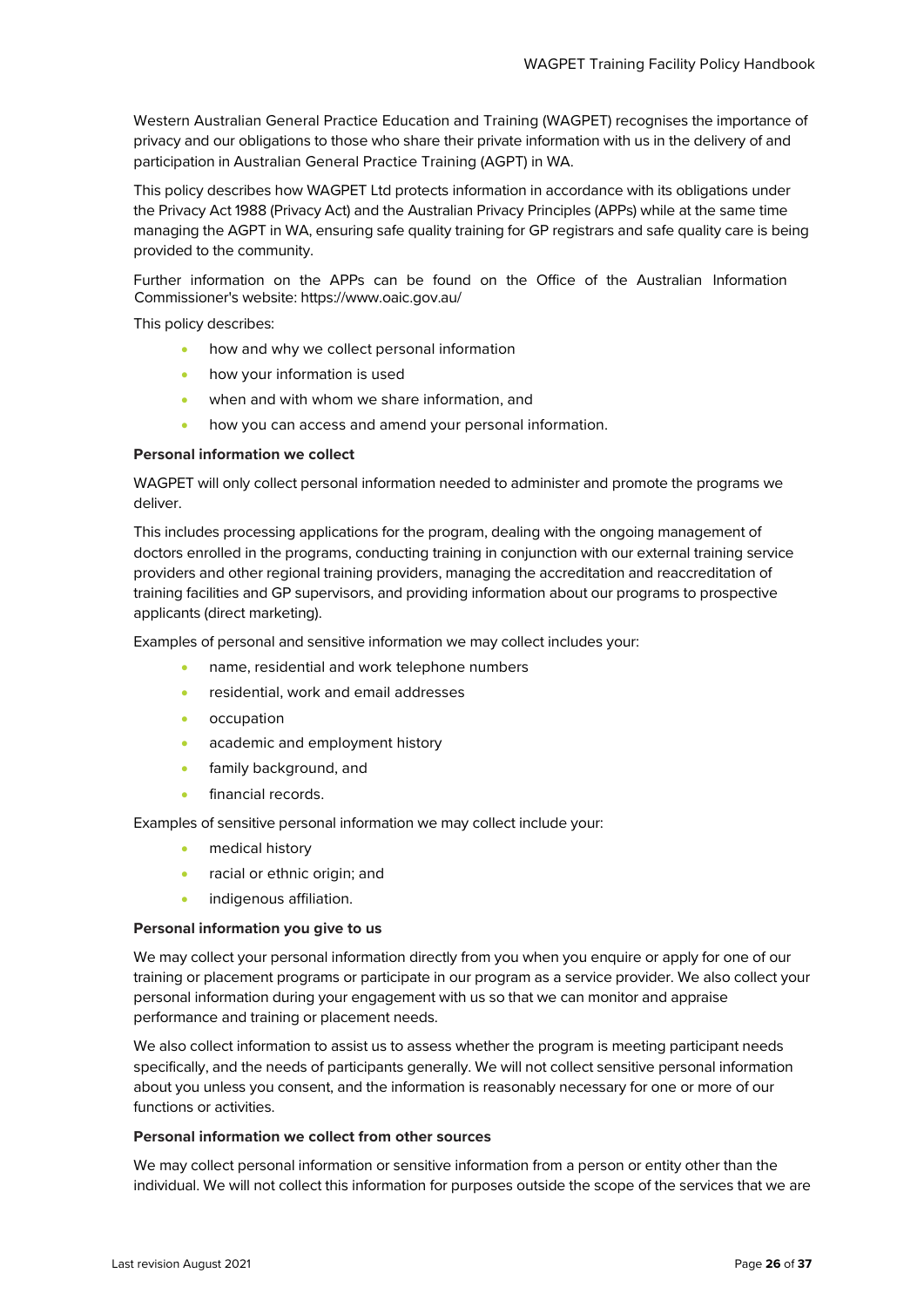# contracted to provide.

If we do collect your personal information from another source, we will take reasonable steps to ensure that you are made aware:

- that we collected your personal information from another source
- what we will do with the information; and
- any other person or body to whom we may share or disclose the information

We may collect sensitive personal information in accordance with the exceptions contained in APP 3.4 of the Privacy Act. For example, if the collection is required or authorised by or under an Australian law or by a court of tribunal order.

# **What we do with your personal information**

We use and disclose personal information to enable us to carry out our business of providing prevocational and vocational education, training and placement services for medical practitioners. We will use your personal information to:

- process and monitor applications
- manage your training for the duration of the training period or placement
- facilitate Department of Human Services (Medicare) and any incentive payments
- report to the Department of Health (DOH) and other Commonwealth agencies, and the Australian College of Rural and Remote Medicine (ACRRM) and Royal Australian College of General Practitioners (RACGP) as necessary
- conduct quality assurance and other program activities;
- undertake research, for example analysis of demand for medical services and distribution of doctors in our program; and
- promote and direct market programs to prospective applicants.

Sometimes we may use and disclose personal information for purposes that are related to the primary purpose. For example, to conduct surveys or undertake activities to assist us to improve our services and procedures.

We will not use your sensitive personal information for another purpose unless it is directly related to our functions and activities.

We may use or disclose personal information in accordance with the exceptions contained in APP 6.2 and APP 6.3 of the Privacy Act.

A link to the Federal Privacy Act is here: **[https://www.oaic.gov.au/assets/privacy/app](https://www.oaic.gov.au/assets/privacy/app-guidelines/app-guidelines-july-2019.pdf)[guidelines/app-guidelines-july-2019.pdf.](https://www.oaic.gov.au/assets/privacy/app-guidelines/app-guidelines-july-2019.pdf)**

# **Organisations we may disclose to**

Sometimes we need to disclose your personal information to persons or organisations outside WAGPET. You may reasonably expect that we may disclose your personal information to:

- referees that have been included in an application
- training service providers who provide training or training support services to WAGPET including the Aboriginal Health Council of Western Australia (AHCWA), Australian Medical Association (AMA) WA, Rural Clinical School (RCS) of Western Australia, Rural Health West (RHW), Western Australian Country Health Services (WACHS), and Western Australian Primary Health Alliance (WAPHA)
- agencies involved with relevant official administration, monitoring, registration and verification activities such as the Australian Health Practitioner Regulation Agency (AHPRA), Department of Health, Department of Human Services (Medicare Australia), ACRRM and the RACGP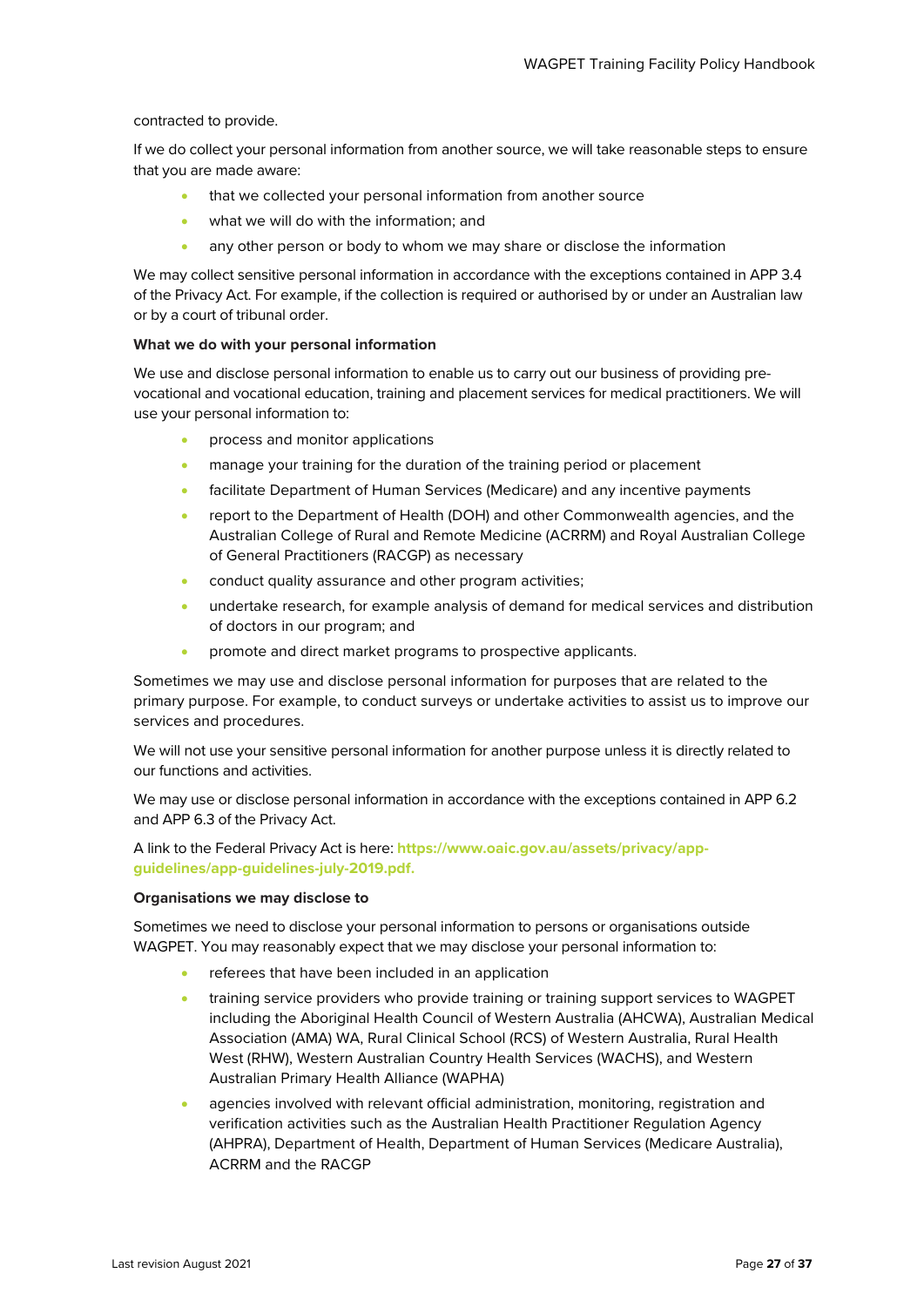- contractors or agents who provide services to us, for example, External Clinical Teaching Visitors (ECTV), Regional Advisory Committees, data management contractors and associated contractors, and marketing and promotional contractors
- General Practice Supervisors Australia (GPSA)
- General Practice Registrars Australia (GPRA).

# **Can you request to deal with us without identifying yourself?**

We understand that anonymity is an important element of privacy. In most cases, we need to know who you are to process and/or manage your application, training or enquiry. You can request to deal with us without identifying yourself or by using a pseudonym. However, in some instances this may not be possible, for example, when making a complaint, we may need to know your identity in order to investigate the complaint, in relation to a particular service provided by a training post.

If it is practicable to deal with us on an anonymous basis, we will take measures to ensure that information you provide on an anonymous or pseudonymous basis is not able to be linked with other information we may have about you. If you wish to deal with us on an anonymous or pseudonymous basis, contact th[e Privacy Officer.](mailto:privacyofficer@wagpet.com.au)

# **Do we send your personal information overseas?**

It may be necessary for us to send your personal information overseas, for example to an overseas based data assessment or questionnaire assessment institution or firm with which we are collaborating in medical training assessment and research. We will not send the information outside Australia without your consent or unless the transfer complies with APP 8 (cross-border disclosure of personal information) or where we are obliged to do so under contract with the Department of Health.

# **How we keep your personal information secure**

WAGPET uses a range of physical and electronic security measures to protect personal information from misuse and loss, and from unauthorised access, modification or disclosure. For example, we restrict physical access to our offices, employ security containers, firewalls, secure databases, computer user identifiers and passwords.

Emails you send to us are screened by our email security systems and may be viewed by authorised WAGPET information technology personnel and subcontractors for security purposes.

# **Automated information collection**

When you visit the WAGPET website our server makes a record of that visit and logs the following information:

- your server address
- the top level domain name (for example .com, .gov, .au, .uk);
- the date and time of the visit to the site
- the pages accessed and documents downloaded
- the previous site visited; and
- the type of browser used.

The data listed above is collected to facilitate website and system administration, including monitoring to prevent security breaches and enhancement of the website to meet users' needs.

We do not attempt to identify users or their browsing activities except in the unlikely event of a criminal investigation, for example where a law enforcement agency has issued a warrant to inspect our server logs.

We do not use cookies when people make general visits to our website. Cookies are small text files that may be transferred to your computer's memory by the servers of some of the websites you visit. Their purpose is to track and store information about a visitor's usage of a website.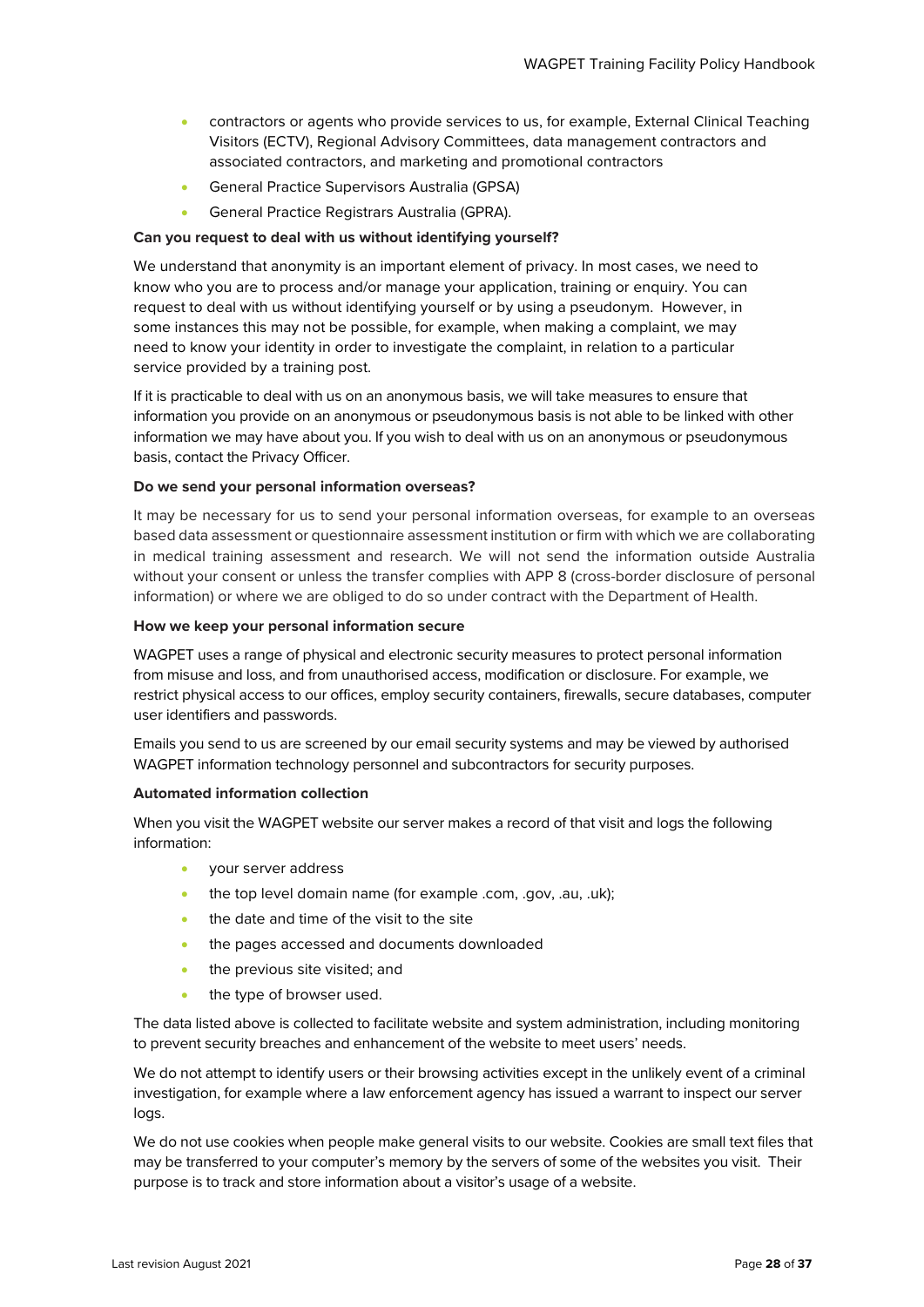We do use cookies in relation to some of the specific web pages we have established for particular clients to allow them limited access to information via our intranet. These cookies are used only during a browsing session and expire when the visitor closes his or her browser.

WAGPET's website has links to other internet sites. Once you leave our website, the guidelines of this privacy policy no longer apply. Please read carefully the relevant privacy policies or terms and conditions governing these linked sites to ensure your privacy is protected.

# **How to access your personal information**

WAGPET will provide you with access to your personal information, subject to any applicable exceptions under the Privacy Act. We will first require you to verify your identity in a manner that is reasonable in the circumstances and specify the information you wish to access.

If we refuse your request, we will provide you with reasons for the refusal. For example, if we are not satisfied as to the identity of the requestor.

You will not be charged for lodging a request to access your personal information.

Requests for access to personal information should, in the first instance, be directed to th[e Privacy](mailto:privacyofficer@wagpet.com.au)  [Officer](mailto:privacyofficer@wagpet.com.au) who will refer the request to an appropriate person within WAGPET.

# **How to update your personal information**

We will take all reasonable steps to ensure that your personal information is accurate, up to date, complete and relevant.

If you are able to establish that your personal information is inaccurate, out of date, incomplete, irrelevant, or misleading, we will take reasonable steps to amend the information.

If we update or amend personal information about you that we previously disclosed to another entity, and you request that we notify that entity, we will take reasonable steps to give that notification.

If we refuse your request to amend or update your personal information, we will give you a written notice setting out the reasons for the refusal, the mechanisms available to complain about the refusal, and any other matter prescribed by regulations. If you ask us to, we will associate the information with a statement that the information is inaccurate, out of date, incomplete, irrelevant or misleading in accordance with your request.

# **How you can complain about WAGPET's privacy practises**

If you have a concern about the way in which WAGPET handles your personal information and wish to make a complaint, contact th[e Privacy Officer.](mailto:privacyofficer@wagpet.com.au)

Under the Privacy Act, the Privacy Commissioner has the power to investigate complaints or acts or practises that may be a breach of privacy even if there is no direct complaint to the Privacy Commissioner. If you have made a complaint to us about a WAGPET practice that you think amounts to an arbitrary or unreasonable interference with your privacy, and you do not believe that the matter has been resolved satisfactorily, you should either write to the Privacy Commissioner setting out the details of the practises which you think interfere with your privacy, or telephone the Privacy Hotline 1300 363 992 (local call charge).

If you wish, you are able to make a complaint directly to the Privacy Commissioner rather than to WAGPET. In most cases, however, it is likely that the Privacy Commissioner would refer you to WAGPET in the first instance to see if your complaint can be resolved without requiring the involvement of the Commissioner.

# **Further information**

To find out more about WAGPET's management of personal information, contact ou[r Privacy Officer:](mailto:privacyofficer@wagpet.com.au)

The Chief Financial Officer

Western Australian General Practice Education and Training Ltd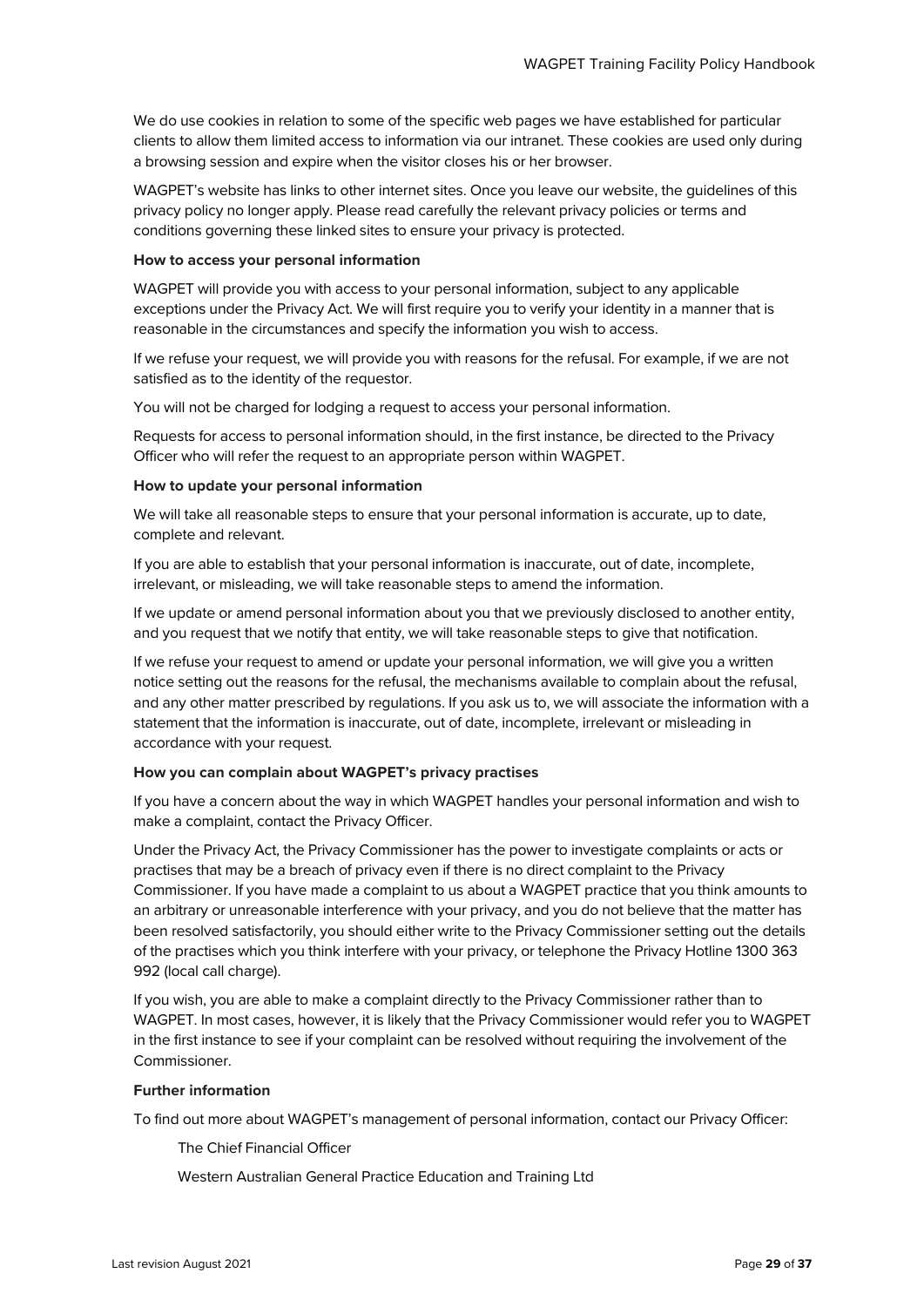Telephone: 08 9473 8200

Email: **[privacyofficer@wagpet.com.au](mailto:privacyofficer@wagpet.com.au)**

For more information on the Privacy Act and the APPs:

Visit the website the Office of the Australian Information Commissioner **[www.oaic.gov.au](http://www.oaic.gov.au/)** or contact the Privacy Hotline 1300 363 992 (local call charge).

We will, from time to time, review and revise this Privacy Statement. We reserve the right to amend this policy at any time and any amendments will be notified by the posting of an updated version on our website at: **[wagpet.com.au/resources](https://www.wagpet.com.au/resources)**.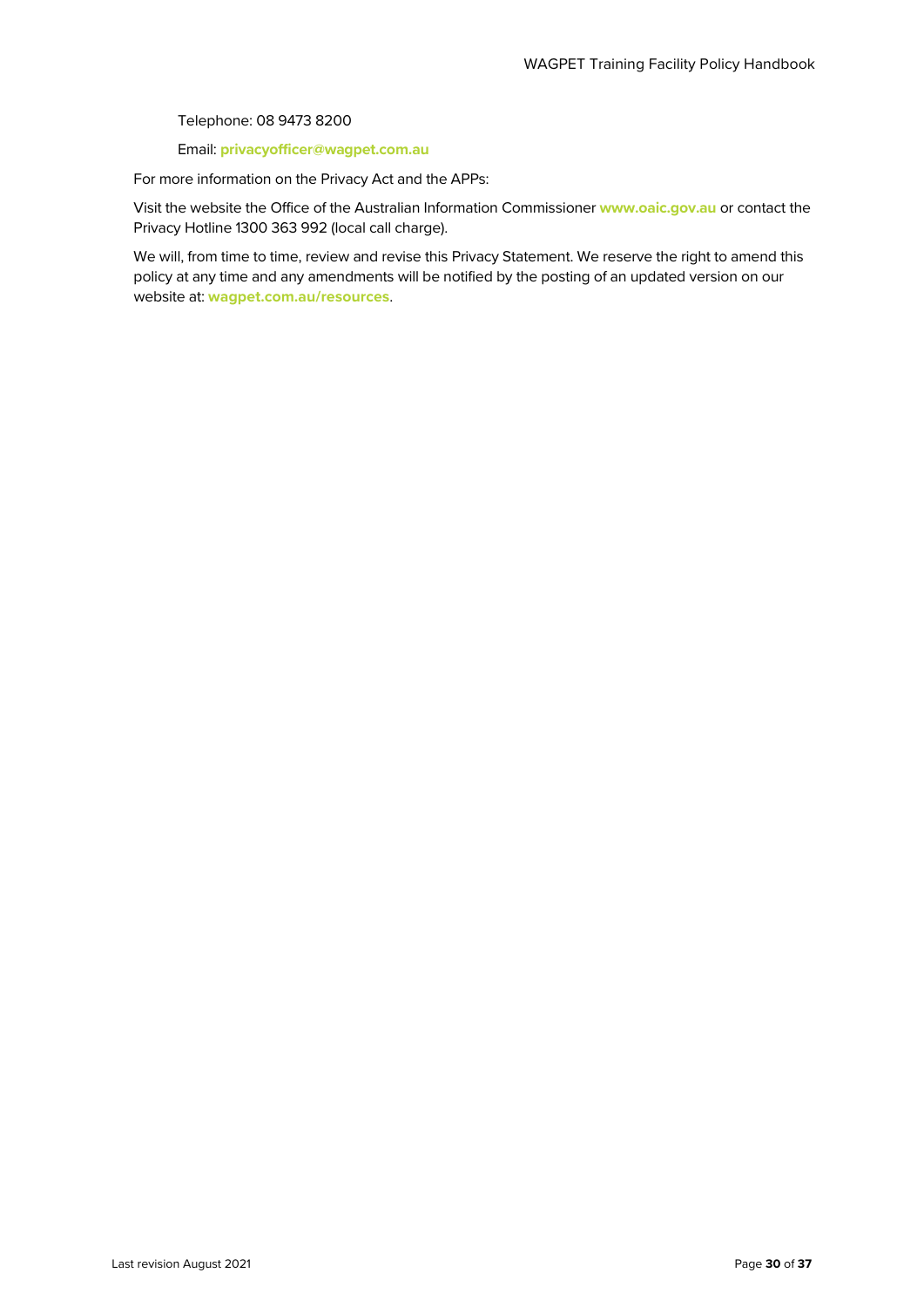| Privacy Act 1988<br>(Privacy Act)       | Legislation which aims to safe guard and protect individual's personal and sensitive<br>information: oaic.gov.au/agencies-and-organisations/app-guidelines/                                                                                                                                                                                                                                                                                                                                                                                                                                                                               |  |  |
|-----------------------------------------|-------------------------------------------------------------------------------------------------------------------------------------------------------------------------------------------------------------------------------------------------------------------------------------------------------------------------------------------------------------------------------------------------------------------------------------------------------------------------------------------------------------------------------------------------------------------------------------------------------------------------------------------|--|--|
| Australian Privacy<br>Principles (APPs) | The 13 APPs replace the National Privacy Principles and are enacted legislation found in<br>the Privacy Amendment (Enhancing Privacy Protection) Act 2012 (Cth):<br>oaic.gov.au/agencies-and-organisations/app-quidelines/                                                                                                                                                                                                                                                                                                                                                                                                                |  |  |
| Personal<br>Information                 | Any information or an opinion about an identified individual, or an individual who is<br>reasonably identifiable; whether the information or opinion is true or not; and whether the<br>information or opinion is recorded in a material form or not. What constitutes personal<br>information will vary, depending on whether an individual can be identified or is<br>reasonably identifiable in the particular circumstances.                                                                                                                                                                                                          |  |  |
|                                         | The Chief Financial Officer is WAGPET's appointed Privacy Officer. The role of the Privacy<br>Officer will include:                                                                                                                                                                                                                                                                                                                                                                                                                                                                                                                       |  |  |
|                                         | participating in the development of initiatives that have a potential privacy impact<br>$\bullet$                                                                                                                                                                                                                                                                                                                                                                                                                                                                                                                                         |  |  |
| <b>Privacy Officer</b>                  | providing advice on the general application of the Privacy Act 1988 (Privacy Act) to<br>٠<br>the agency's general operations                                                                                                                                                                                                                                                                                                                                                                                                                                                                                                              |  |  |
|                                         | handling, or supervising the handling, of privacy complaints and enquiries<br>$\bullet$                                                                                                                                                                                                                                                                                                                                                                                                                                                                                                                                                   |  |  |
|                                         | training staff in aspects of the Privacy Act that apply to their day-to-day activities<br>$\bullet$                                                                                                                                                                                                                                                                                                                                                                                                                                                                                                                                       |  |  |
|                                         | being the primary privacy contact for the Office of the Australian<br>٠<br>Information Commissioner.                                                                                                                                                                                                                                                                                                                                                                                                                                                                                                                                      |  |  |
|                                         | Sensitive information is a subset of personal information and is defined as information or<br>opinion (that is also personal information) about an individual's:                                                                                                                                                                                                                                                                                                                                                                                                                                                                          |  |  |
|                                         | Racial or ethnic origin<br>$\bullet$                                                                                                                                                                                                                                                                                                                                                                                                                                                                                                                                                                                                      |  |  |
|                                         | Political opinions<br>$\bullet$                                                                                                                                                                                                                                                                                                                                                                                                                                                                                                                                                                                                           |  |  |
|                                         | Membership of a political association<br>$\bullet$                                                                                                                                                                                                                                                                                                                                                                                                                                                                                                                                                                                        |  |  |
|                                         | Religious beliefs or affiliations<br>$\bullet$                                                                                                                                                                                                                                                                                                                                                                                                                                                                                                                                                                                            |  |  |
|                                         | Philosophical beliefs<br>$\bullet$                                                                                                                                                                                                                                                                                                                                                                                                                                                                                                                                                                                                        |  |  |
|                                         | Membership of a professional or trade association<br>۰                                                                                                                                                                                                                                                                                                                                                                                                                                                                                                                                                                                    |  |  |
|                                         | Membership of a trade union<br>٠                                                                                                                                                                                                                                                                                                                                                                                                                                                                                                                                                                                                          |  |  |
|                                         | Sexual preferences or practices; or<br>٠                                                                                                                                                                                                                                                                                                                                                                                                                                                                                                                                                                                                  |  |  |
| Sensitive                               | Criminal record                                                                                                                                                                                                                                                                                                                                                                                                                                                                                                                                                                                                                           |  |  |
| Information                             | Health information about an individual<br>٠                                                                                                                                                                                                                                                                                                                                                                                                                                                                                                                                                                                               |  |  |
|                                         | Genetic information (that is not otherwise health information)<br>٠                                                                                                                                                                                                                                                                                                                                                                                                                                                                                                                                                                       |  |  |
|                                         | Biometric information that is to be used for the purpose of automated biometric<br>٠<br>verification or biometric identification, and                                                                                                                                                                                                                                                                                                                                                                                                                                                                                                     |  |  |
|                                         | Biometric templates.<br>٠                                                                                                                                                                                                                                                                                                                                                                                                                                                                                                                                                                                                                 |  |  |
|                                         | Sensitive information is generally afforded a higher level of privacy protection under the<br>APPs than other personal information. This recognises that inappropriate handling of<br>sensitive information can have particular ramifications for the individual concerned or<br>those associated with the individual. For example, some kinds of sensitive information,<br>such as information relating to race or ethnic origin, may provide the basis for<br>discrimination or other forms of mistreatment. Mishandling of this information may also<br>lead to humiliation or embarrassment or may undermine an individual's dignity. |  |  |

# **Privacy Definitions**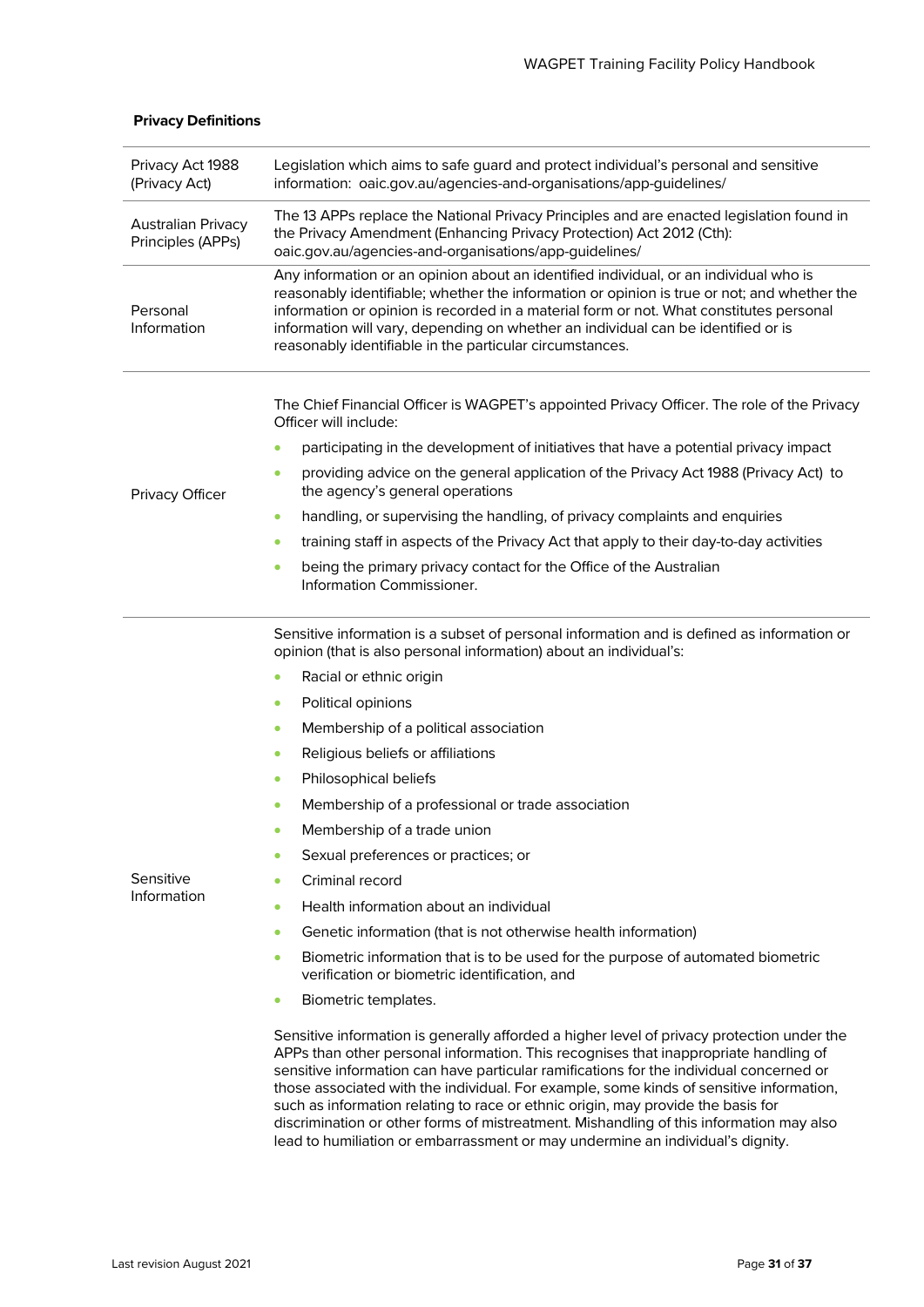# <span id="page-31-0"></span>TF15.0 **EMERGENCY REMOTE SUPERVISION POLICY**

# Last revision: 17 June 2020

Onsite supervision is the preferred model of supervision in the WAGPET GP training program. There may however, be some circumstances when this model may not be available or practical.

Assessment of, and approval to implement short-term emergency remote supervision arrangements, is the responsibility of the Clinical Director of Training (CDT). Arrangements for periods longer than six weeks may need College approval.

Posts applying for approval to implement an emergency remote supervision arrangement must provide a detailed plan on how the model of supervision will operate. The emergency remote supervision plan should include:

- a. **A profile of the registrar:** Intended hours of work and the type of work the registrar will undertake. The registrar's level of training and assessment of their competence.
- b. **The supervision team:** Details of accredited GP supervisors, alternate accredited GP supervisors, and the extended practice support team and details of any accredited offsite supervisor(s). The location(s) and availability of each of these along with their role(s) in relation to the registrar. The lines of communication between onsite and offsite supervisors should be outlined.
- c. **Implementation and orientation:** How the arrangements will be implemented and how the registrar will be introduced and orientated to any supervisors that they have not previously met, the contact and communication arrangements and training in the use of any required technology.
- d. **Clinical supervision plan:** An outline of the supervision roster for the supervisors or other health professionals who will support and assist the registrar with clinical issues, and their contact arrangements. Back-up arrangements should be in place if the offsite supervisor is unavailable for any reason (e.g. serious emergency, planned annual leave).
- e. **A teaching plan:** An outline of the arrangements and circumstances for how corridor teaching will take place.

# **f. Additional issues for consideration:**

- Offsite supervisors must be accredited to the College's standards and WAGPET requirements.
- ii. Patient consent: The registrar should seek verbal patient consent before contacting an offsite supervisor about a clinical issue and document this in the patient record.
- iii. Clinical procedures: Any registrar with limited experience in undertaking clinical procedures, must organise an onsite supervisor with the necessary clinical capability to assist until they gain confidence.

Registrars working in facilities where emergency remote supervision arrangements exist will be monitored closely by their Regional Medical Educator (RME) to ensure adequate progression. This will be overseen by the CDT, or delegate, and may include frequent contact with the supervisors, registrars, other staff involved, ECT visitors and training advisors.

Supervisors and facilities must continue to maintain all other training accreditation standards.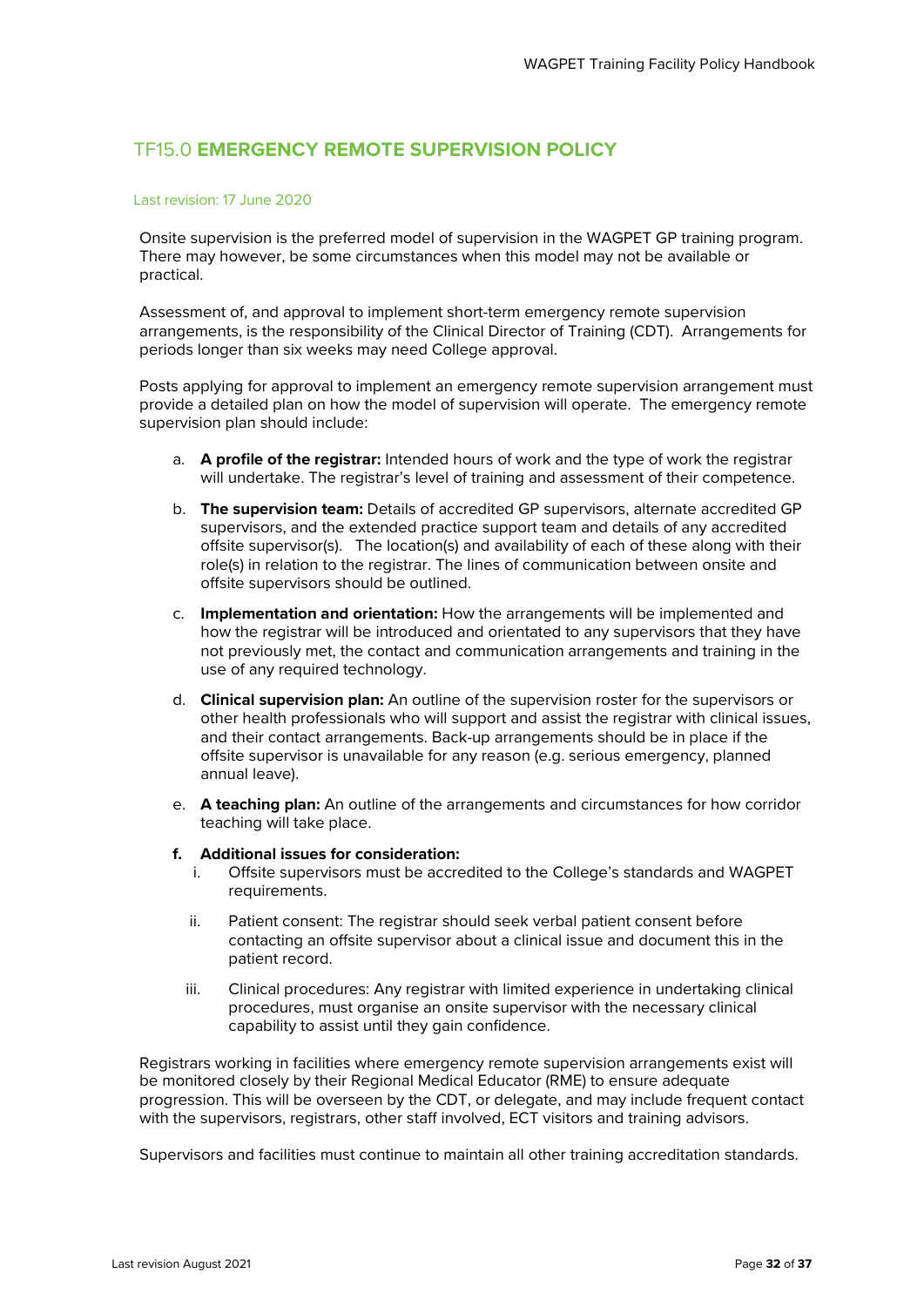# POLICY UPDATE SCHEDULE

| <b>Last Handbook revision</b><br>date | Policy section that has<br>changed                                        | <b>Previous Handbook</b><br>wording that has<br>changed                                                                                                           | New wording in this<br><b>Handbook</b>                                                                                                                                                                                                                       |
|---------------------------------------|---------------------------------------------------------------------------|-------------------------------------------------------------------------------------------------------------------------------------------------------------------|--------------------------------------------------------------------------------------------------------------------------------------------------------------------------------------------------------------------------------------------------------------|
| 24 February 2021                      | <b>TF2.0 Accreditation</b><br>Policy                                      |                                                                                                                                                                   | Additional wording about<br>the requirement for all GP<br>supervisors to have<br>unconditional Specialist<br><b>General Practice</b><br>registration listed with<br>AHPRA.                                                                                   |
| 24 February 2021                      | <b>TF2.0 Accreditation</b><br>Policy                                      | Training facilities are<br>accredited to take an<br>approved maximum<br>number of GP registrars,<br>usually 2 Full-Time<br>Equivalent (FTE).                      | Training facilities are<br>accredited to take an<br>approved maximum<br>number of GP registrars,<br>up to 2 Full-Time<br>Equivalent (FTE).                                                                                                                   |
| 24 February 2021                      | TF3.0 Employment<br><b>Agreements with GP</b><br><b>Registrars Policy</b> | Removed WAGPET is not<br>an industrial relations<br>organisaton                                                                                                   |                                                                                                                                                                                                                                                              |
| 24 February 2021                      | TF5.0 Payments Policy                                                     | TF5.0 Training Facility<br>and AHT Salary Support<br><b>Payments Policy</b>                                                                                       | AHT salary support<br>payments information<br>added                                                                                                                                                                                                          |
| 24 February 2021                      | <b>TF6.0 Issues Resolution</b><br>Policy                                  |                                                                                                                                                                   | <b>Additional information</b><br>about WAGPET<br>intervention<br>GPR-MAP included as a<br>monitoring mechanism                                                                                                                                               |
| 24 February 2021                      | TF8.0 Registrar at Risk<br>Policy                                         |                                                                                                                                                                   | Changes to name of<br>education activities - All<br>GP registrars are closely<br>monitored through the<br>early safety assessment<br>activities and regional<br>education days. Deleted<br>activity - Online induction<br>modules for training<br>facilities |
| 18 June 2020                          | <b>TF1.0 Professional</b><br>Behaviour policy                             | <b>None</b>                                                                                                                                                       | Additional section added<br>reminding GP supervisors<br>of AHPRA good practice<br>guidelines section 3.14<br>advising them not to treat<br>other staff, friends or<br>family                                                                                 |
| 18 June 2020                          | TF7.0 Appeals and<br>Complaints policy                                    | Appeals against decisions<br>now to go directly to<br>relevant College and step<br>for appeal to be heard by<br>a WAGPET Review<br>Committee has been<br>removed. | If the CEO declines the<br>appeal the aggrieved<br>party may appeal to the<br>relevant College.                                                                                                                                                              |
| 17 June 2020                          | Full policy handbook<br>formatting review                                 | Minor policy edits to<br>update for AGPT 2020                                                                                                                     | Refer to individual policies.                                                                                                                                                                                                                                |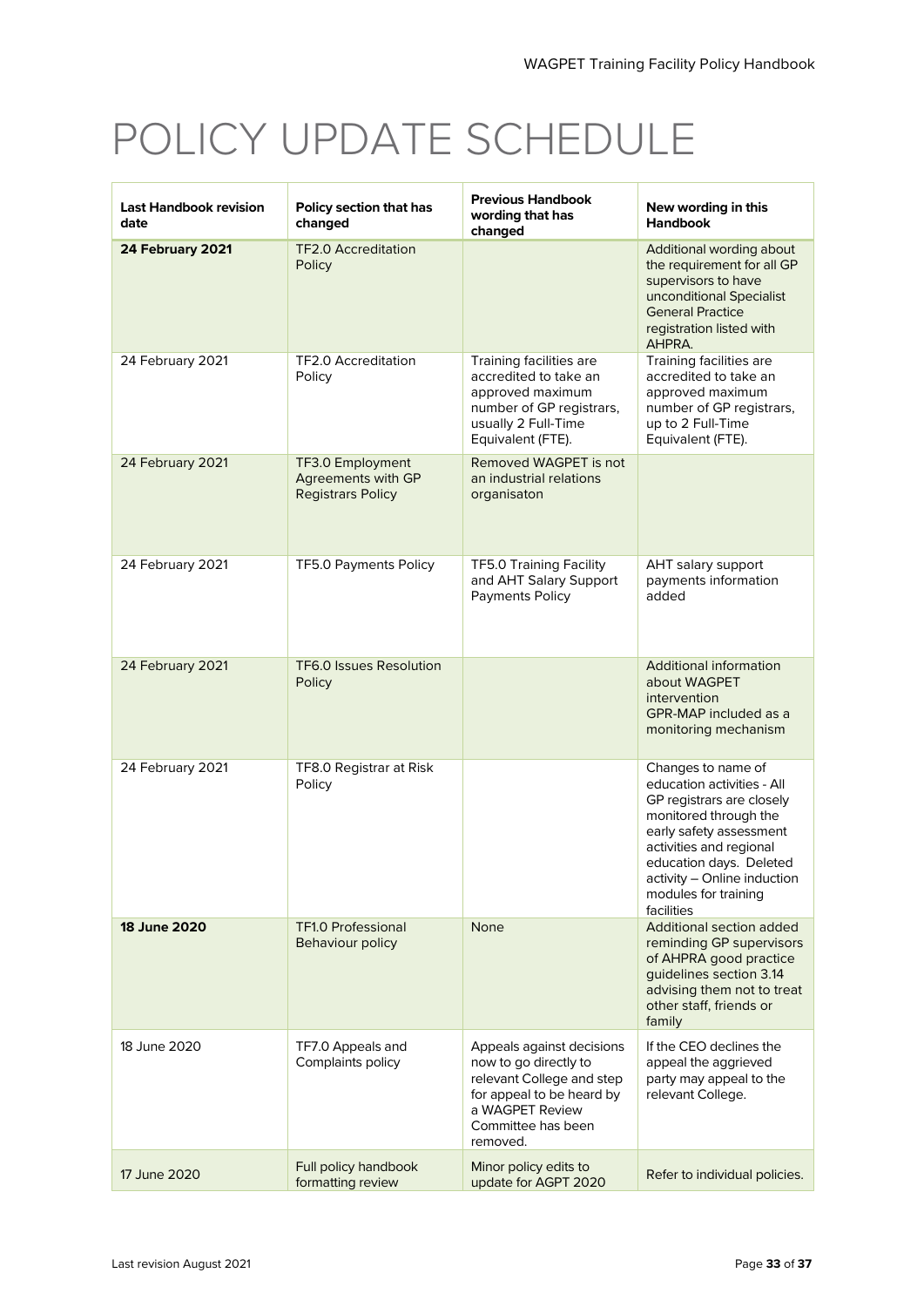|                  |                                                                                                                   | policies and staff title<br>changes                                                                                                                 |                                                                                                                                                                                                                                                                                                                                                                          |
|------------------|-------------------------------------------------------------------------------------------------------------------|-----------------------------------------------------------------------------------------------------------------------------------------------------|--------------------------------------------------------------------------------------------------------------------------------------------------------------------------------------------------------------------------------------------------------------------------------------------------------------------------------------------------------------------------|
| 31 January 2020  | TF8.0 Registrar at Risk<br>policy                                                                                 | Updated to reflect the new<br>early safety assessment<br>that has been<br>implemented as part of the<br>2020 education and<br>assessment framework. | New dot point Under the<br>section:<br>To minimise the potential<br>of issues occurring,<br>WAGPET employs several<br>mitigation strategies<br>including but not limited<br>to:<br>* an early safety<br>assessment to ensure<br>registrars new to GP are<br>practising safely early in<br>their training and have an<br>appropriate level of<br>supervision and support. |
| 15 July 2019     | Full policy handbook<br>formatting review                                                                         | Nil                                                                                                                                                 | Nil                                                                                                                                                                                                                                                                                                                                                                      |
| 7 January 2019   | Full policy handbook<br>formatting review                                                                         | Nil                                                                                                                                                 | Nil                                                                                                                                                                                                                                                                                                                                                                      |
| 14 December 2018 | Full policy handbook<br>review and edit to bring<br>multiple policies into line<br>with the AGPT 2019<br>policies | Substantial policy edits to<br>reflect the updates to<br>policies in line with AGPT<br>2019 policies.                                               | Because of the extensive<br>policy edit, please refer to<br>policy in full.                                                                                                                                                                                                                                                                                              |
| 30 November 2018 | Full policy handbook<br>review and edit to bring<br>multiple policies into line<br>with the AGPT 2019<br>policies | Substantial policy edits to<br>reflect the updates to<br>policies in line with AGPT<br>2019 policies.                                               | Because of the extensive<br>policy edit, please refer to<br>policy in full.                                                                                                                                                                                                                                                                                              |
| 13 June 2018     | <b>TF13.0 Supervision Policy</b>                                                                                  | New policy                                                                                                                                          | New policy                                                                                                                                                                                                                                                                                                                                                               |
| 13 June 2018     | TF14.0 Privacy Policy                                                                                             | Policy number change<br>from TF13.0 to TF14.0                                                                                                       |                                                                                                                                                                                                                                                                                                                                                                          |
| 26 April 2018    | <b>TF4.04 Placement Policy</b>                                                                                    | Policy edit regarding<br>placement process                                                                                                          | Placement process<br>includes the option to be<br>manually matched prior to<br>the automated<br>preferences process                                                                                                                                                                                                                                                      |
| 21 March 2018    | <b>TF10.0 External Clinical</b><br><b>Teaching Visits Policy</b>                                                  | Substantial policy edit<br>across the full policy                                                                                                   | Please refer to the<br>updated policy in this<br>handbook in full                                                                                                                                                                                                                                                                                                        |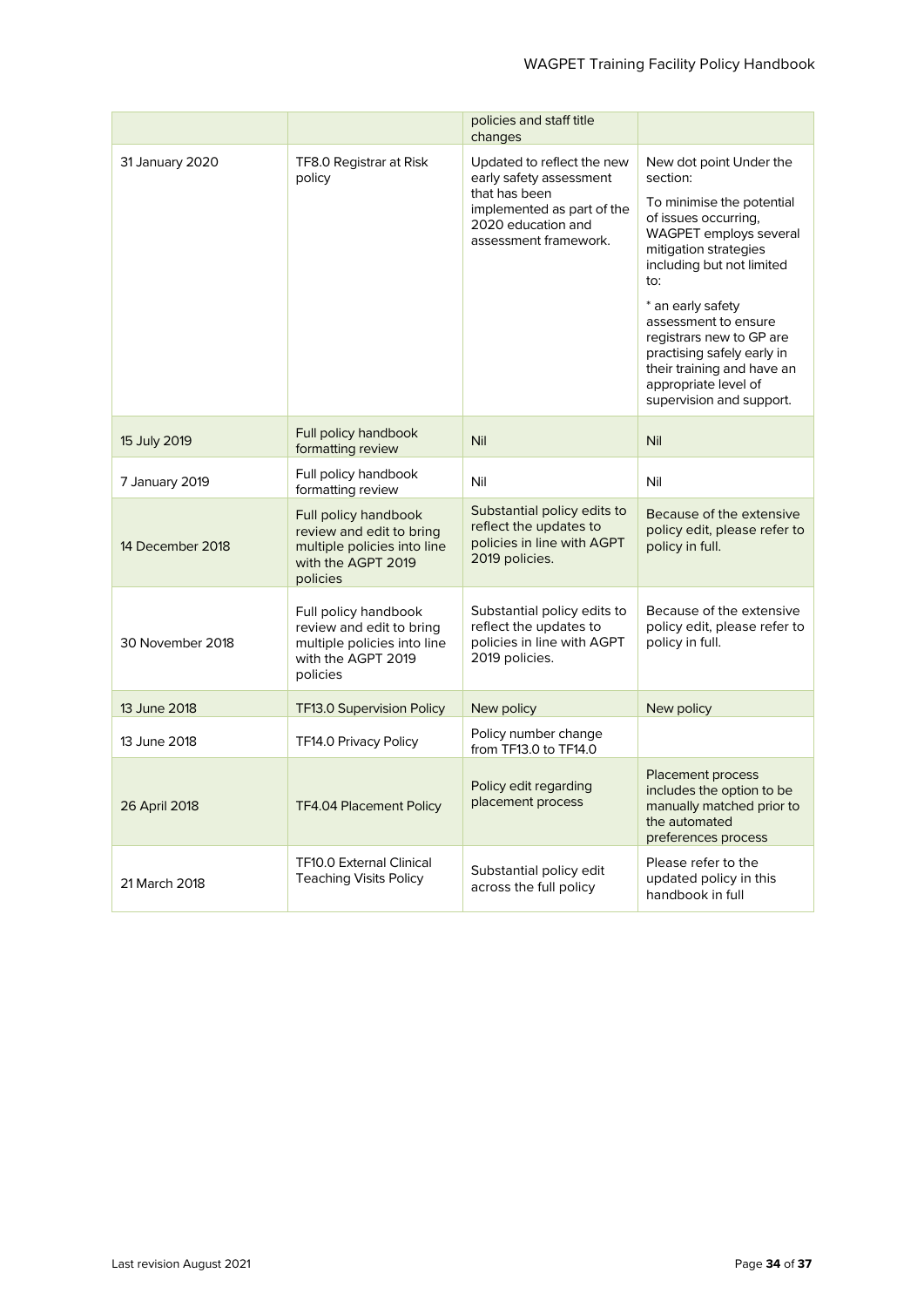| 6 February 2018 | <b>TF1.0 Professional</b><br><b>Behaviour Policy</b> | The report must include<br>detail of the event(s) and<br>evidence to substantiate<br>claims. The report must<br>also outline any action<br>that has been planned,<br>has already occurred<br>and/or recommendations<br>to resolve the issue. The<br><b>Chief Operating Officer</b><br>and/or Clinical Director of<br>Training will inform all<br>relevant parties in writing<br>of the actions to be<br>undertaken including any<br>necessary intervention. | The report must include<br>detail of the event(s) and<br>evidence to substantiate<br>claims. The report must<br>also outline any action<br>that has been planned,<br>has already occurred<br>and/or recommendations<br>to resolve the issue. The<br><b>Chief Operating Officer</b><br>and/or Clinical Director of<br>Training will inform all<br>relevant parties in writing<br>of the actions to be<br>undertaken including any<br>necessary intervention.<br>The RACGP and/or<br><b>ACRRM and AHPRA will</b><br>be notified as<br>appropriate. |
|-----------------|------------------------------------------------------|-------------------------------------------------------------------------------------------------------------------------------------------------------------------------------------------------------------------------------------------------------------------------------------------------------------------------------------------------------------------------------------------------------------------------------------------------------------|--------------------------------------------------------------------------------------------------------------------------------------------------------------------------------------------------------------------------------------------------------------------------------------------------------------------------------------------------------------------------------------------------------------------------------------------------------------------------------------------------------------------------------------------------|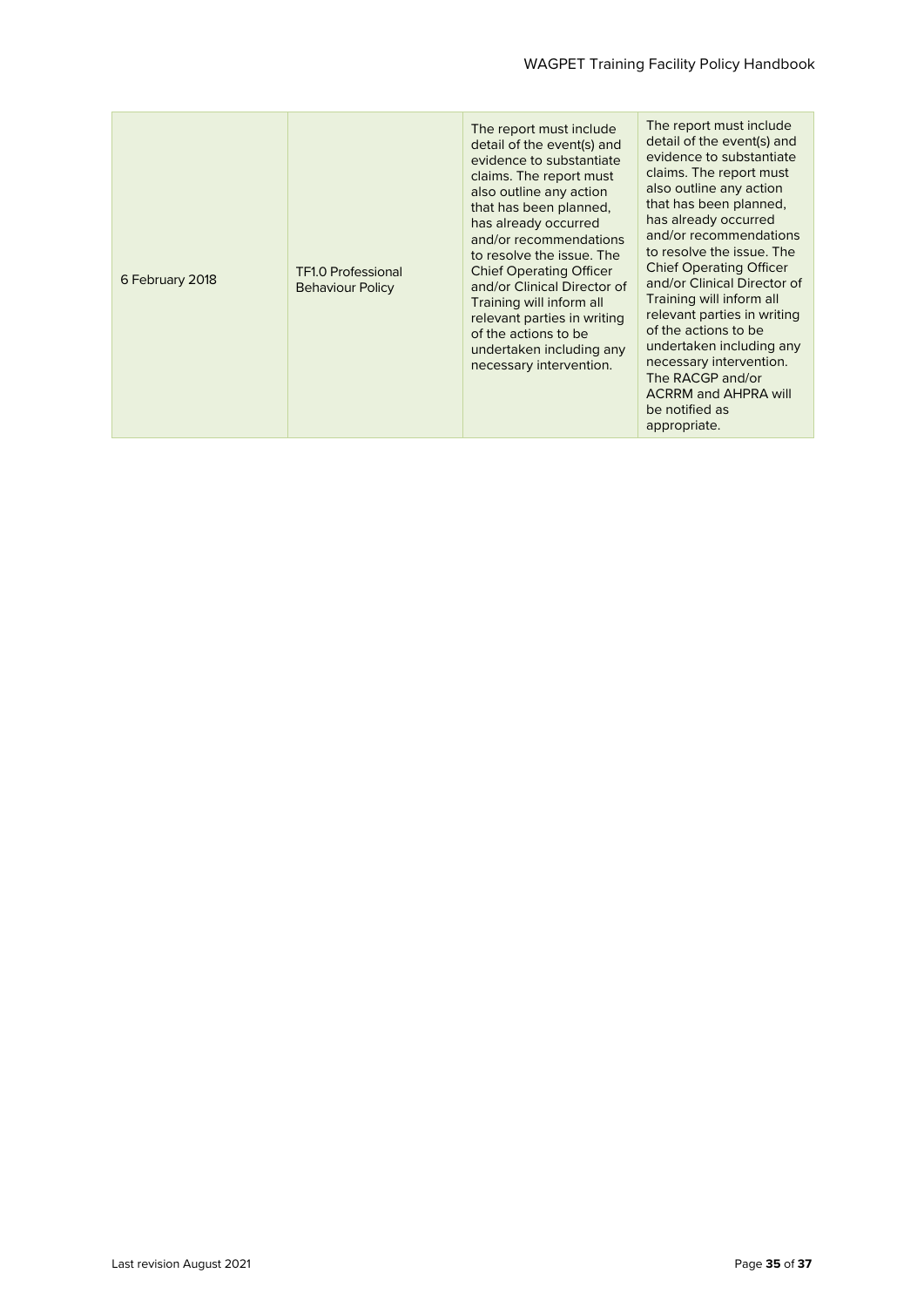# GLOSSARY

# **COMMON ACRONYMS AND TERMINOLOGY**

| <b>ACRRM</b> | Australian College of Rural and Remote Medicine                                                                                        |
|--------------|----------------------------------------------------------------------------------------------------------------------------------------|
| <b>AGPAL</b> | Australian General Practice Accreditation Limited                                                                                      |
| <b>AGPT</b>  | Australian General Practice Training Program                                                                                           |
| <b>APHRA</b> | Australian Health Practitioner Regulation Agency                                                                                       |
| <b>AMA</b>   | Australian Medical Association                                                                                                         |
| <b>ARST</b>  | <b>Advanced Rural Skills Training</b>                                                                                                  |
| <b>AST</b>   | <b>Advanced Specialised Training</b>                                                                                                   |
| CEO          | Chief Executive Officer                                                                                                                |
| <b>CDT</b>   | Clinical Directory of Training                                                                                                         |
| <b>CLPS</b>  | Clinical Lead Program Support                                                                                                          |
| CPO          | Chief Program Officer                                                                                                                  |
| Core         | GPT1, 2 and 3 and Extended Skills for FRACGP.                                                                                          |
| Vocational   | Core Generalist Training and Advanced Specialised Training for                                                                         |
| Training     | FACRRM.                                                                                                                                |
| <b>DOH</b>   | Department of Health                                                                                                                   |
| ECT/ECTV     | External Clinical Teaching/Visitor                                                                                                     |
| <b>FARGP</b> | Fellowship in Advanced Rural General Practice (RACGP)                                                                                  |
| <b>FTE</b>   | Full-Time Equivalent                                                                                                                   |
| GP365        | Online learning and assessment tool for registrars in their first two                                                                  |
|              | terms of the AGPT program                                                                                                              |
| <b>GPRA</b>  | General Practice Registrars Australia                                                                                                  |
| <b>GPSA</b>  | General Practice Supervisors Australia                                                                                                 |
| GPT1/CGT1    | General Practice Term 1/Primary Rural Remote Training 1; the first six                                                                 |
|              | months of GP training                                                                                                                  |
| GPT2/CGT2    | General Practice Term 2/Primary Rural Remote Training 2; the second                                                                    |
|              | six months of GP training                                                                                                              |
| GPT3/CGT3    | General Practice Term 3/Primary Rural Remote Training 3; the third six                                                                 |
|              | months of GP training                                                                                                                  |
| (GPT4)       | General Practice Term 4/Primary Rural Remote Training 4; the forth six                                                                 |
| Extended     | months of GP training. Known as Extended Skills in RACGP                                                                               |
| Skills/CGT4  |                                                                                                                                        |
| PAC          | Practice Manager Advisory Committee                                                                                                    |
| PLO          | Practice Manager Liaison Officer                                                                                                       |
| <b>PTA</b>   | Program Training Advisors are responsible for a single hub and are                                                                     |
|              | the primary contact person for their hub for all WAGPET and AGPT                                                                       |
|              | program-related inquiries and support.                                                                                                 |
| <b>RAC</b>   | Registrar Advisory Committee                                                                                                           |
| <b>RACGP</b> | Royal Australian College of General Practitioners                                                                                      |
| <b>RLO</b>   | Registrar Liaison Officer - the RAC member responsible for supporting                                                                  |
|              | registrars in the regions                                                                                                              |
| <b>RME</b>   | The Regional Medical Educator assigned to mentor you outside the                                                                       |
|              | practice setting. The RME may be based at WAGPET or within your<br>region; they are a practicing GP and are there to make sure you are |
|              | on the right track to meet your fellowship requirements.                                                                               |
| <b>SAC</b>   | <b>Supervisor Advisory Committee</b>                                                                                                   |
| <b>SLO</b>   | Supervisor Liaison Officer - supports other GP supervisors in the                                                                      |
|              | region and is a member of the RAC.                                                                                                     |
| UX           | The online platform for registrars, supervisors and training facilities to                                                             |
|              | access online resources such as forms, eLearning, GP365 and                                                                            |
|              | training records.                                                                                                                      |
|              |                                                                                                                                        |